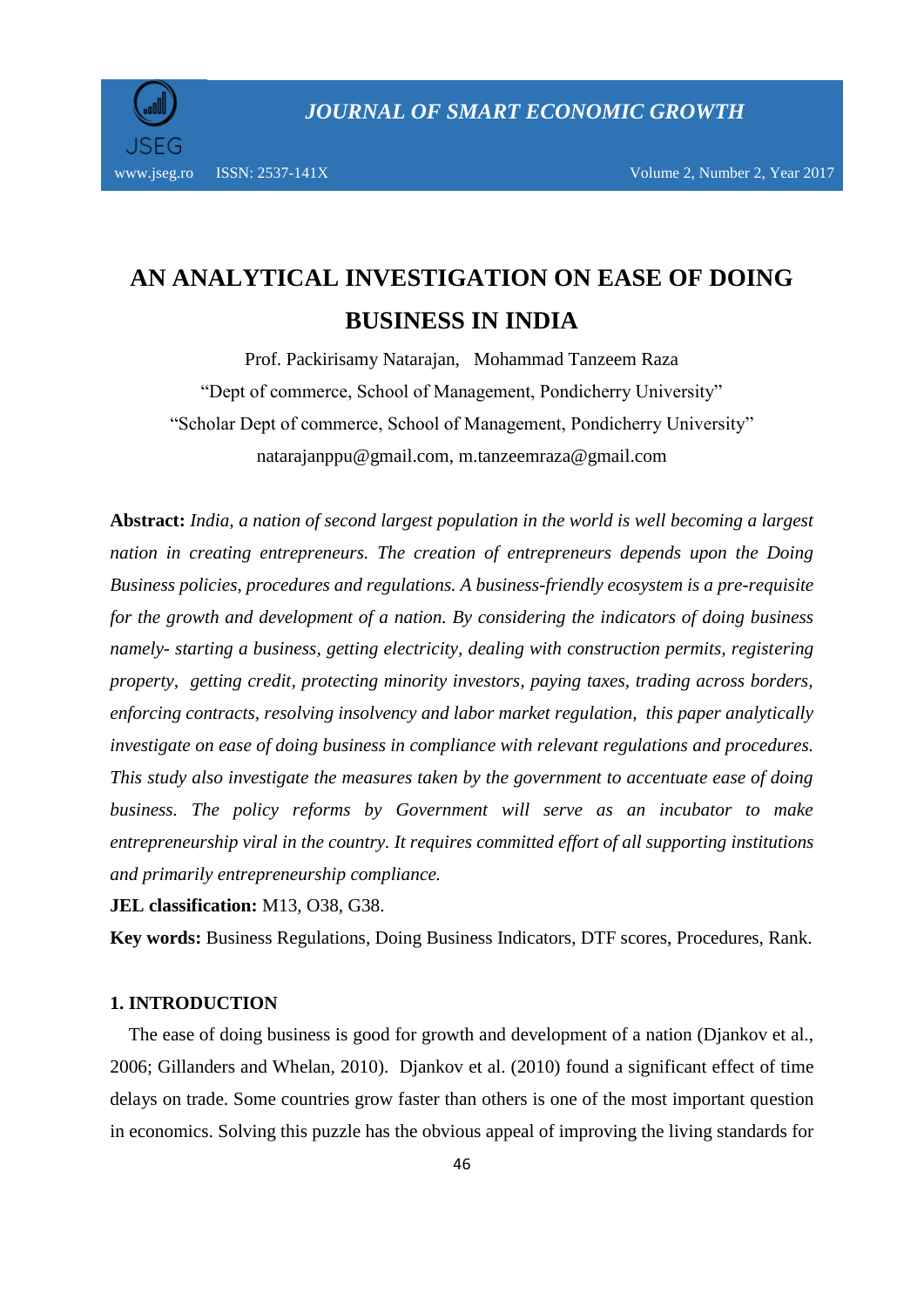

a significant proportion of the world population. Institutions are the major determinant of wealth and long-term growth (Hall and Jones, 1999; Acemoglu et al., 2001). The countries that had better political and economic institutions in the past are richer today.

In the present study, we have selected the variables which indicate the doing business environment of a country, particular in India. The World Bank maintain the Doing Business database and collect several information to determine the easiness of doing business. The indicators measure how these indicators help in creating business friendly environment.

In the present study, the overall level of business environment is indicated by an aggregate DTF score and explained how far behind India lags in creating business friendly environment. We then considered the components of each indicator to grasp the present status of concerned indicator which can be improved by increasing or decreasing the score of the components index (0-6, 0-12, Days, times etc.) which vary based on methodology. For example, for getting a registration it takes 145 days in 2014 is assumed to be improved if number of days decreases in the succeeding year.

#### **1.1 Economic Overview**

India, a nation of second largest population in the world is well becoming a largest nation in creating entrepreneurs. Entrepreneurs create an environment of employment generation through building new businesses and helps in the growth and development of an economy. India with 130th rank among 189 nations in Ease of Doing business, is really a big hurdle and negatively affect the growth and development of entrepreneurs and hence the economic growth. A lot of efforts are required to improve the growth and development of entrepreneurs in India. A business-friendly and favorable ecosystem is a pre-requisite for the growth and development of a nation. A favorable business environment makes a country to be an ideal hub for business destination.

The creation of entrepreneurs depends upon the Doing Business policies, procedures and regulatory measures provided in a country. The need to improve doing business polices and regulation is a need of the hour to compete with global economy. This is the reason why Ease of doing business is topic of discussion among researchers, corporates, and government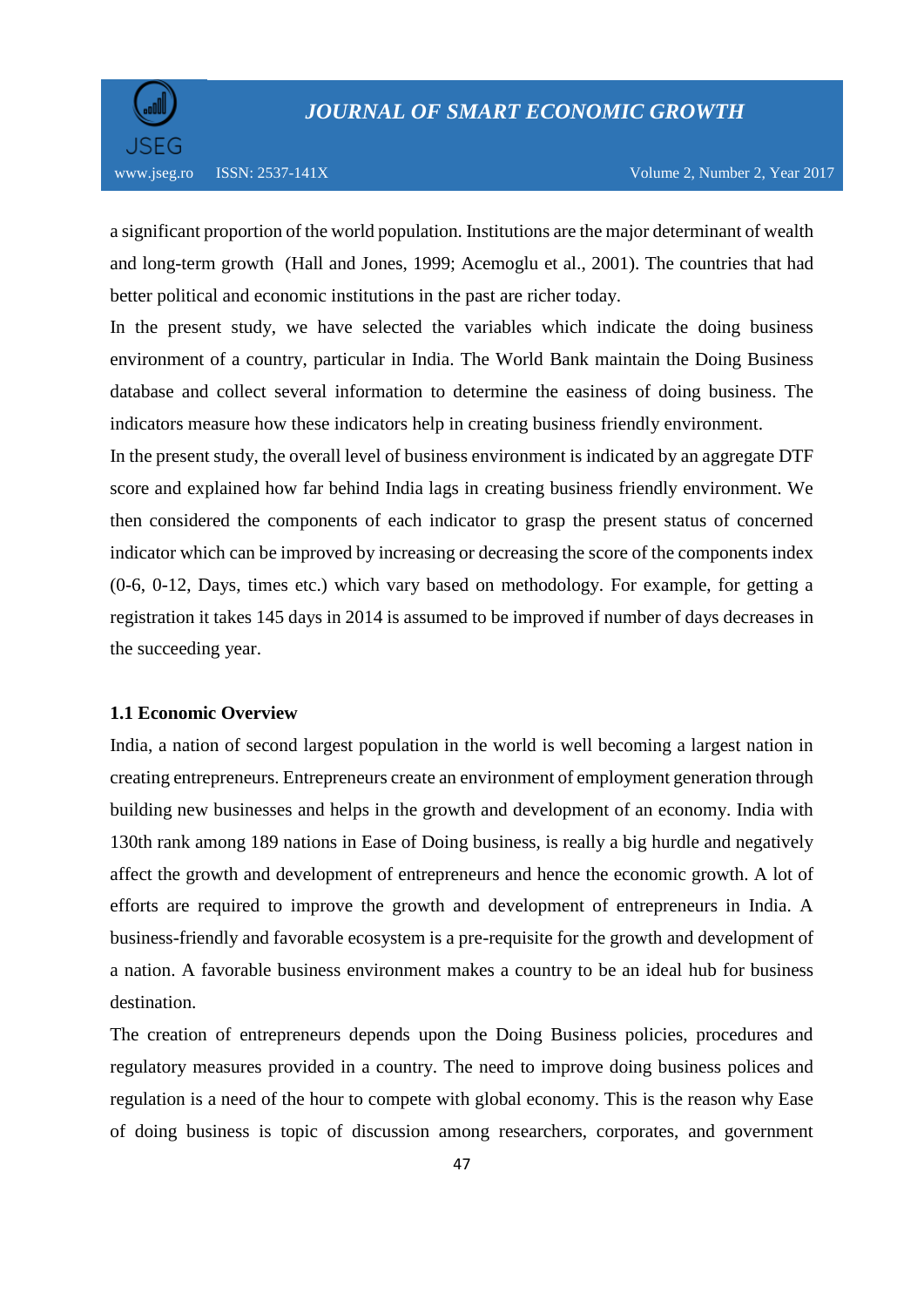

officials. In order to propel India's rank with world economy more emphasis must be given on structural reforms needed to boost up the productivity and enhance with stronger and more inclusive growth.

The World Bank group formulated the Ease of Doing Business Index (EODBI) to compare and analyse the business environment of different countries. The EODB index consists of 11 parameters also known as doing business indicators namely: starting a business, enforcing contracts, dealing with construction permits, getting electricity, registering property, getting credit, protecting investors, paying taxes, trading across borders, Resolving insolvency and labour market regulation. These parameters are considered to examine the Ease of Doing Business in any country. The EODBI is considered a reliable source of information on the business environment like regulation and laws, number of procedures, cost and time etc.

A brief overview about Indian Economy is given here as a prelude for Ease of Doing business in India.

| Region                 | India               |
|------------------------|---------------------|
| Income category        | Lower middle income |
| Population             | 1,311,050,527       |
| GNI per capita (US\$): | 1,590 DB2017        |
| <b>DB</b> Rank 2016:   | 131                 |
| <b>DB</b> Rank 2017:   | 130                 |
| DB 2017                | DTF: 55.27          |
| DB 2016                | DTF: 53.93          |
| Change in DTF          | 1.34                |

**Table 1.1 Economic Overview**

*Source: Doing Business Database, World Bank Group*

### **1.2. Ease of Doing Business Indicators**

 According to World Bank report, 2015 on Ease of doing business on the basis of 11 defined parameters, based on the data of two cities i.e. Delhi & Mumbai, India's ranking is given in the table 1.2.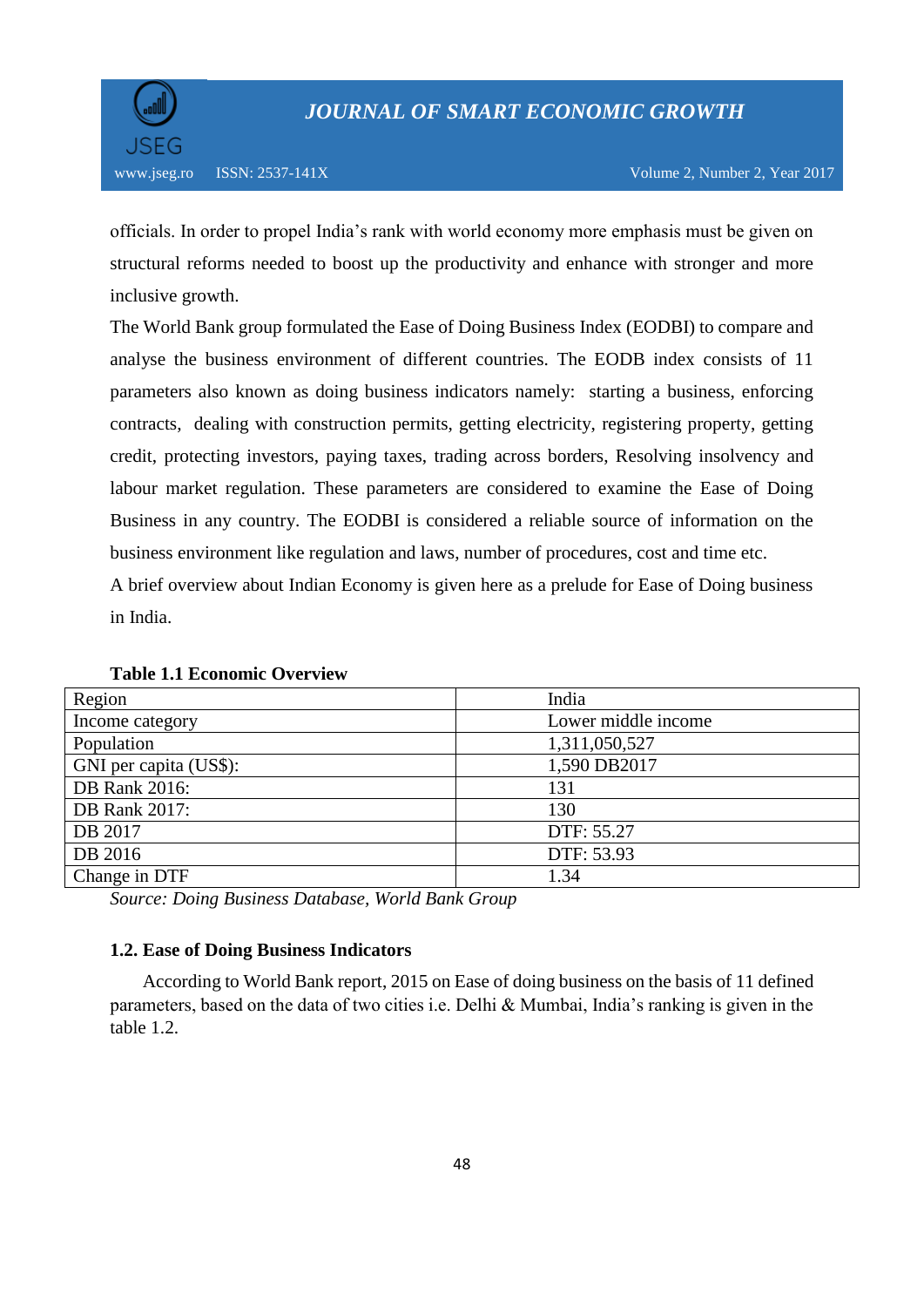

www.jseg.ro ISSN: 2537-141X Volume 2, Number 2, Year 2017

| Table 1.2. India 5 Isahis in Lase of Doing Dashiess (2010 2017) |      |      |
|-----------------------------------------------------------------|------|------|
| Indicators                                                      | 2016 | 2017 |
| <b>Starting a Business</b>                                      | 151  | 155  |
| Dealing with Construction Permits                               | 184  | 185  |
| <b>Getting Electricity</b>                                      | 51   | 26   |
| <b>Registering Property</b>                                     | 140  | 138  |
| <b>Getting Credit</b>                                           | 42   | 44   |
| <b>Protecting Minority Investors</b>                            | 10   | 13   |
| <b>Paying Taxes</b>                                             | 172  | 172  |
| <b>Trading Across Borders</b>                                   | 144  | 143  |
| <b>Enforcing Contracts</b>                                      | 178  | 172  |
| Resolving Insolvency                                            | 135  | 136  |
| <b>Overall Rank</b>                                             | 131  | 130  |

 **Table 1.2: India's Rank in Ease of Doing Business (2016-2017)**

*Source: Doing Business Database, the World Bank Group*

Table 1.2 clearly shows that out of 11 defined parameters, India is leaving far behind in all parameters except the parameters getting electricity, getting credit and protecting minority investors. To make our country super power, we have to acquire EODB rank less than 50.

*Note- Labour market regulation is not mentioned in table 2.1 due to unavailability of data but discussed in the later part of the study.*

### **1.2. Ease of Doing Business Across Indian States**

With the support of World Bank group and KPMG, the Industrial Policy & Promotion (DIPP) under Ministry of Commerce and Industry assessed Indian States and UTs on 98-point action plan during January 1 to June 30 2015 and rank them according to the ease of doing business. The different levels of implementation status is calculated, converted into percentage, and ranked accordingly.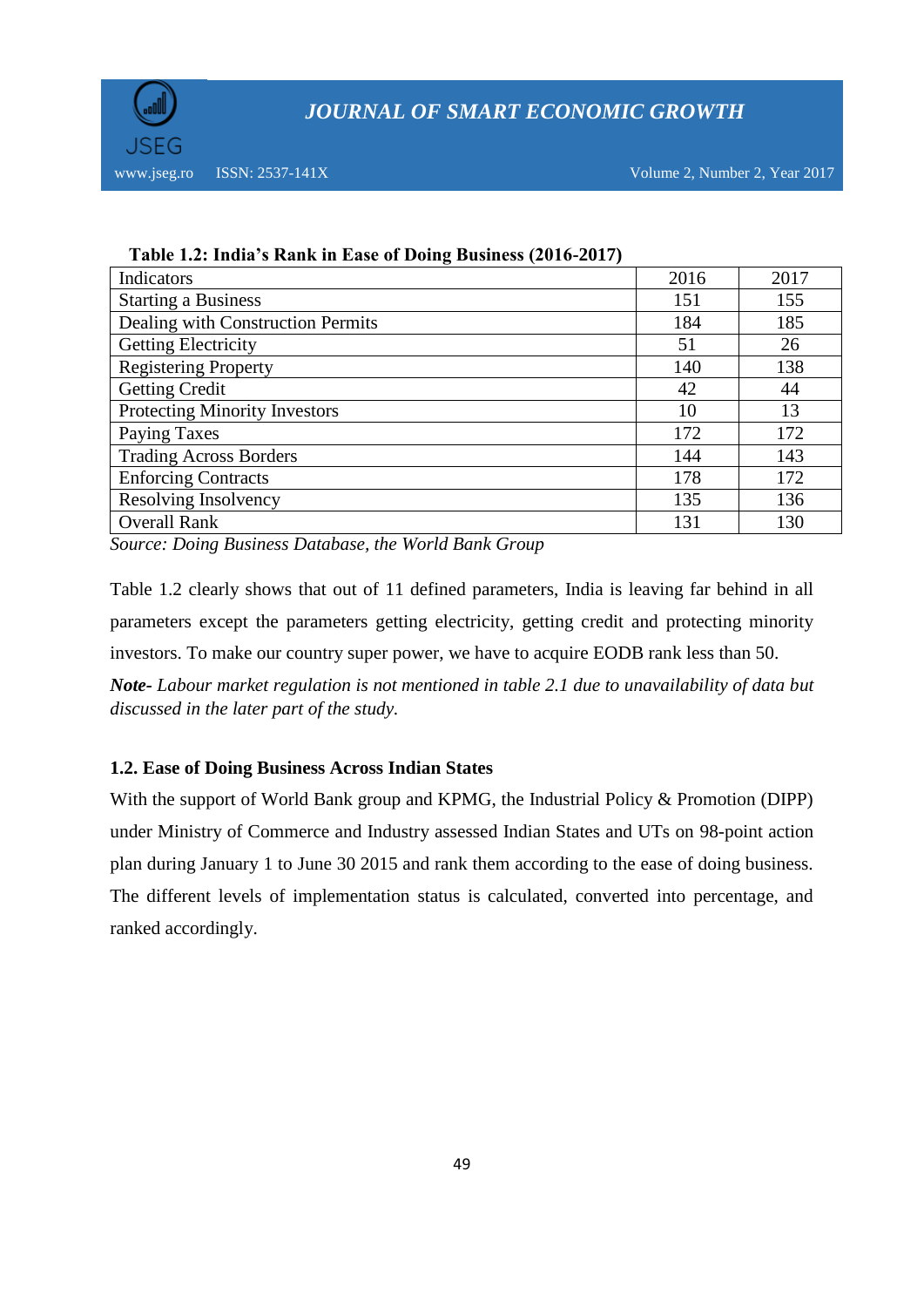

| <b>State</b>         | Score | Rank           | <b>State</b>            | Score | Rank |
|----------------------|-------|----------------|-------------------------|-------|------|
| Gujarat              | 71.14 |                | <b>Himachal Pradesh</b> | 23.95 | 17   |
| Andhra Pradesh       | 70.12 | $\overline{2}$ | Kerala                  | 22.87 | 18   |
| Jharkhand            | 63.09 | 3              | Goa                     | 21.74 | 19   |
| Chhattisgarh         | 62.45 | $\overline{4}$ | Puducherry              | 17.72 | 20   |
| Madhya Pradesh       | 62    | 5              | <b>Bihar</b>            | 16.41 | 21   |
| Rajasthan            | 61.04 | 6              | Assam                   | 14.84 | 22   |
| Odisha               | 52.12 | 7              | Uttarakhand             | 13.36 | 23   |
| Maharashtra          | 49.13 | 8              | Chandigarh              | 10.04 | 24   |
| Karnataka            | 48.5  | 9              | Andaman and Nicobar     | 9.73  | 25   |
| <b>Uttar Pradesh</b> | 47.37 | 10             | Tripura                 | 9.29  | 26   |
| West Bengal          | 46.9  | 11             | Sikkim                  | 7.23  | 27   |
| Tamil Nadu           | 44.58 | 12             | Mizoram                 | 6.37  | 28   |
| Telangana            | 42.45 | 13             | Jammu and Kashmir       | 5.93  | 29   |
| Haryana              | 40.66 | 14             | Meghalaya               | 4.38  | 30   |
| Delhi                | 37.35 | 15             | Nagaland                | 3.41  | 31   |
| Punjab               | 36.73 | 16             | Arunachal Pradesh       | 1.23  | 32   |

|      | Table 1.3: Ease of Doing Business across Indian States (union territories included) as on |
|------|-------------------------------------------------------------------------------------------|
| 2015 |                                                                                           |

*Source: Survey done by World Bank Group and KMPG, 2015*

Table 1.3 reports that out of 32 states, 6 states has secured score above 60%, 10 states below 50% but above 30% and 16 states has got less than 30%. It can be inferred from the above results that the attention of the government is required to the states and union territories like Chandigarh, Andaman Nicobar, Meghalaya, Nagaland, Arunachal Pradesh etch s secured very less percentage where doing business is difficult.

### **2. SIGNIFICANCE OF THE STUDY**

The business regulations index is consistently positively correlated with growth (Djankov et al.; 2010). Countries with less burdensome business regulations grow faster and may have higher growth rates because of better business regulation. Hence, the government regulation of business can be considered an important determinant of growth.

 So, it is the need of the hour to determine and assess the business environment in India. An assessment on doing business indicators will give an insight to the policy makers where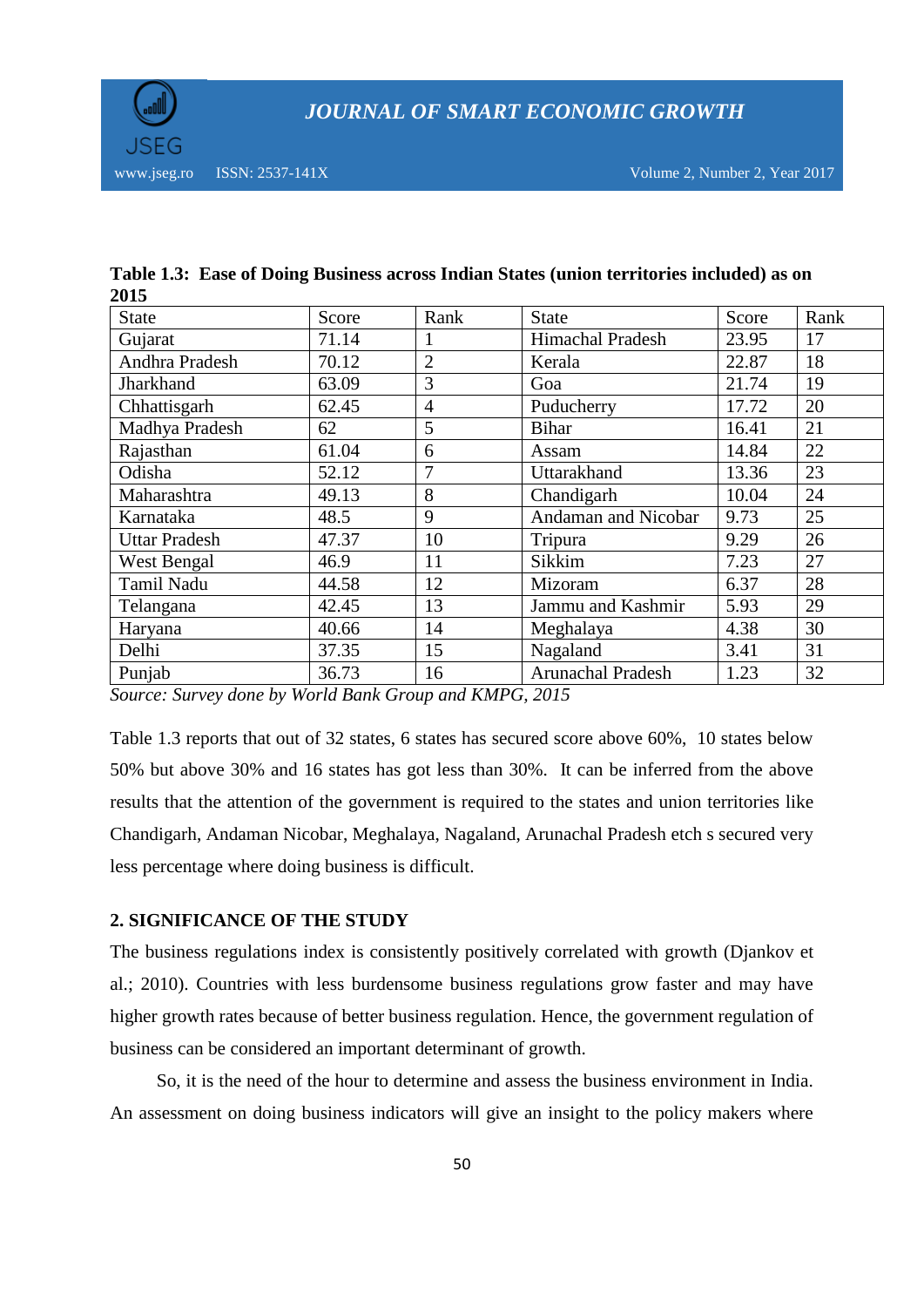

India need to improve.

### **3. OBJECTIVES OF THE STUDY**

To investigate the status of Ease of Doing business in India -Component wise indicator. To compare India among SAARC countries in Ease of Doing Business. To suggest measures for improving Ease of Doing Business in India

### **4. DATA AND METHODOLOGY**

The secondary data on Doing Business is collected through reports and website of Doing Business Database maintained by the World Bank Group. The data is expressed through graphical presentation, percentage, rank and CAGR.

## **5. RESULTS AND INTERPRETATION**

Before describing the Indicators of Doing Business, it is important to understand the meaning of Distance to Frontier (DTF). The distance to frontier score assess the absolute level of regulatory performance of an economy over time. By measuring DTF score and comparing with the "frontier", the best performance is observed. DTF score is reflected on a scale from 0 to 100, where 0 represents the lowest performance and 100 represents the frontier.

For example, a score of 85 in 2016 means an economy was 15 percentage points away from the frontier. For example, A score of 80 in 2015 and 90 in 2017 indicate the economy that has come down in 2015 and has improved in 2017.

**5.1 Starting a business –** Starting a business is an indicator which is measured by considering the paid-in minimum capital requirement, number of procedures, time and cost for a small- to medium-sized business units.

The DTF score to this indicator is highlighted in the figure 1. The DTF score from 2004-17 shows the upward moving trend which indicates that overall position of the indicator for starting a business is improving. The overall ranking of starting a business has improved from 155 in 2016 to 151 in 2017. (Table 5.1)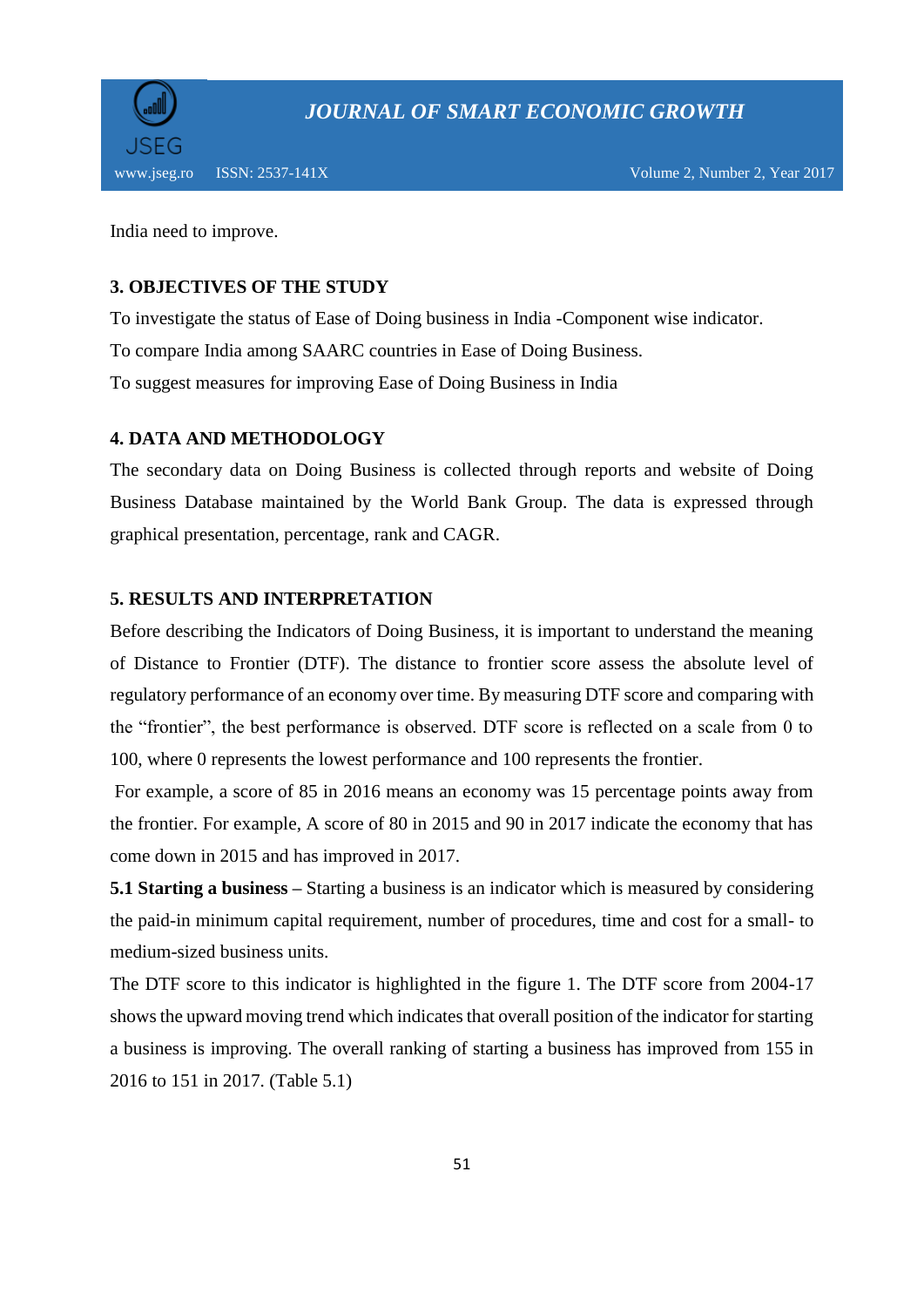

www.jseg.ro ISSN: 2537-141X Volume 2, Number 2, Year 2017



**Figure1: Starting a Business-DTF**

| Year              |      |       |           |       |           |           |           |       |       |       |           |       |           |           |
|-------------------|------|-------|-----------|-------|-----------|-----------|-----------|-------|-------|-------|-----------|-------|-----------|-----------|
|                   | 2004 | 2005  | 2006      | 2007  | 2008      | 2009      | 2010      | 2011  | 2012  | 2013  | 2014      | 2015  | 2016      | 2017      |
| <b>Measures</b>   |      |       |           |       |           |           |           |       |       |       |           |       |           |           |
| Rank              | NA   | NA    | <b>NA</b> | NA    | <b>NA</b> | <b>NA</b> | <b>NA</b> | NA.   | NA    | NA    | <b>NA</b> | NA    | 155       | 151       |
| Procedure (No.'s) | 13   | 13    | 13        | 13    | 15        | 15        | 15        | 14    | 14    | 14    | 13.5      | 13.9  | 12.9      | 12.9      |
| Time (Days)       | 123  | 123   | 93        | 36    | 34        | 32        | 32        | 30    | 30    | 28    | 31.2      | 33.5  | 28        | 26        |
| $Cost$ (% of      | 53.4 | 49.5  | 62        | 78.4  | 74.6      | 70.1      | 66.1      | 50.5  | 42    | 43.1  | 41.2      | 16.2  | 14.3      | 13.8      |
| income per capita |      |       |           |       |           |           |           |       |       |       |           |       |           |           |
| Capital (% of     |      |       |           |       |           |           |           |       |       |       |           |       |           |           |
| income per        | 428  | 390.1 | 352.1     | 314.4 | 269.5     | 239.4     | 210.9     | 188.8 | 149.6 | 140.1 | 124.4     | 111.2 | <b>NA</b> | <b>NA</b> |
| capita)           |      |       |           |       |           |           |           |       |       |       |           |       |           |           |

**Table 5.1: Measures of Starting a Business**

*Source: Doing Business Database*

It is inferred from the table 5.1 that during the period of 2004-2007, there were 13 procedures which was increased to 15 in 2008-2010. The current status regarding the number of procedure has been improved and reduced to 12.9. A dramatic change could be seen in time slot (days) required to start a business from 2004-2007. It was 123 days in 2004 which has improved to 36 in 2007 and currently, it is 26 days are required to start a business in 2017. There is decreasing trend in cost to start a business. At present, an individual can start a business by spending 13.8 percentage of per capita income. The minimum capital requirement for starting a business since 2004 to 2015 has continuously improved and from 206-17, minimum capital requirement has been removed.

It is inferred that the component of starting a business considered in this study have contributed the improvement as per DTF score.

**5.2. Getting electricity-** Infrastructure services (or lack thereof) are a major concern for businesses around the globe. Unreliable supply of electricity with high tariffs can be hurdles to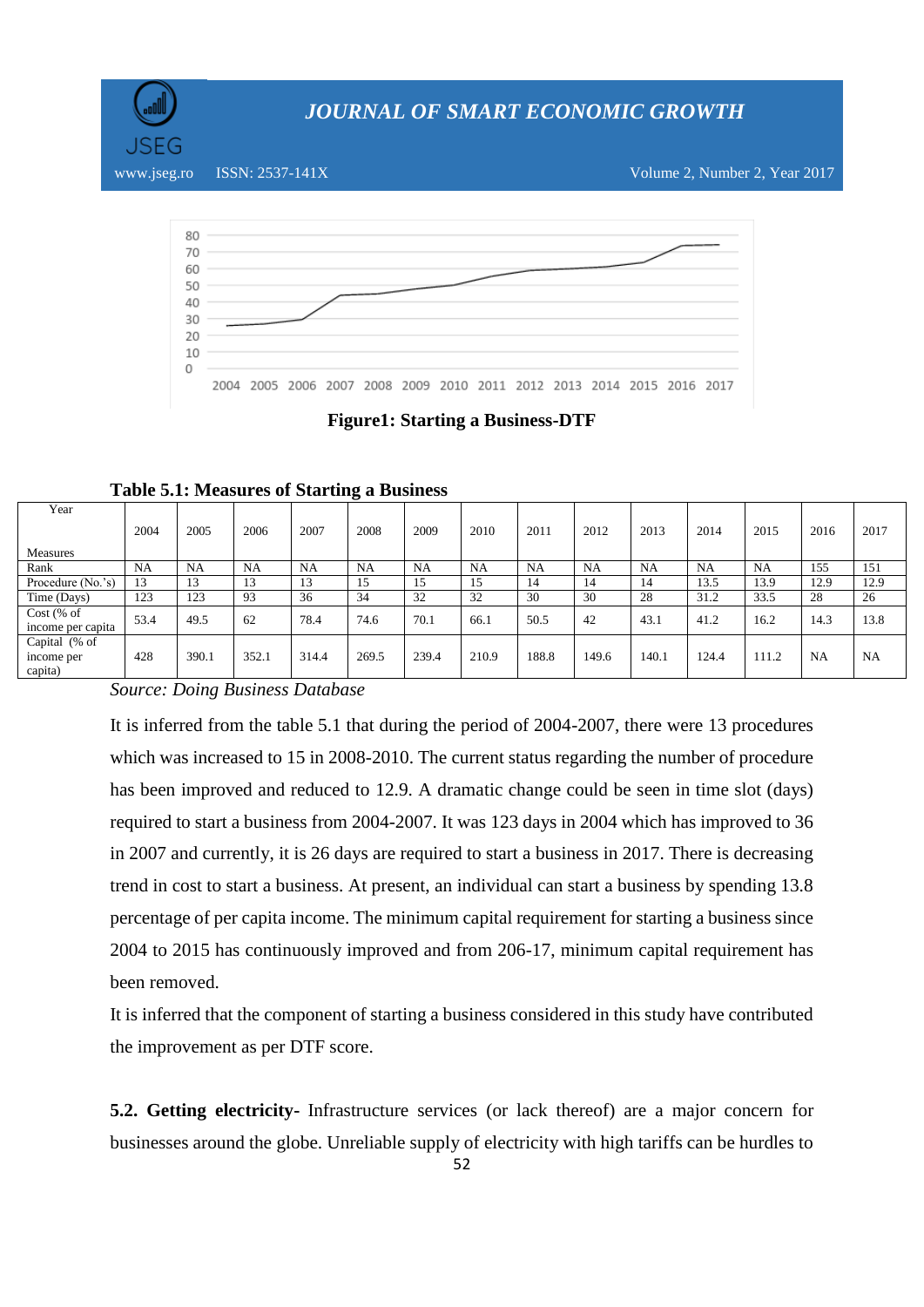

entrepreneurial activity. According to the survey data of World Bank Enterprise, 2016 for 139 economies, electricity services were the third biggest obstacles to the daily business activities. Getting electricity is an indicator which assess the efficiency of connection process, procedures, time and cost involved to obtain permanent electricity connection for a newly established businesses.

The DTF score to this indicator is highlighted in the figure 2. The DTF score from 2010-17 has increased over the period but there was breakdown during the period of 2014-15 and again it get improved. The overall rank of getting electricity for business in India was 51 in 2016 which has improved a lot and jumped to 26 in 2017. (Table 5.2)



**Figure 2: Getting Electricity-DTF**

| Year                  | 2010      | 2011      | 2012      | 2013      | 2014      | 2015  | 2016  | 2017  |  |  |  |  |
|-----------------------|-----------|-----------|-----------|-----------|-----------|-------|-------|-------|--|--|--|--|
| Measures              |           |           |           |           |           |       |       |       |  |  |  |  |
| Rank                  | <b>NA</b> | <b>NA</b> | <b>NA</b> | <b>NA</b> | <b>NA</b> | NA    | 51    | 26    |  |  |  |  |
| Procedures (number)   |           |           | ⇁         |           | −         |       |       |       |  |  |  |  |
| Time (days)           | 60        | 60        | 60        | 60        | 101.8     | 101.8 | 86.2  | 45.9  |  |  |  |  |
| Cost (% of income per | 506.4     | 400.6     | 216.2     | 247.3     | 611.6     | 487.7 | 442.3 | 133.2 |  |  |  |  |
| capita)               |           |           |           |           |           |       |       |       |  |  |  |  |

**Table 5.2: Measures of Getting Electricity** 

*Source: Doing Business Database, World Bank group*

The table 5.2 reports the various components of the indicator getting electricity from the year 2010-17. The number of procedures for getting electricity was 7 from 2010-2015 which was improved to 5 during 2016-17. There is improvement in number of days for getting electricity. At present getting electricity is required 45 days which further need improvement. The cost for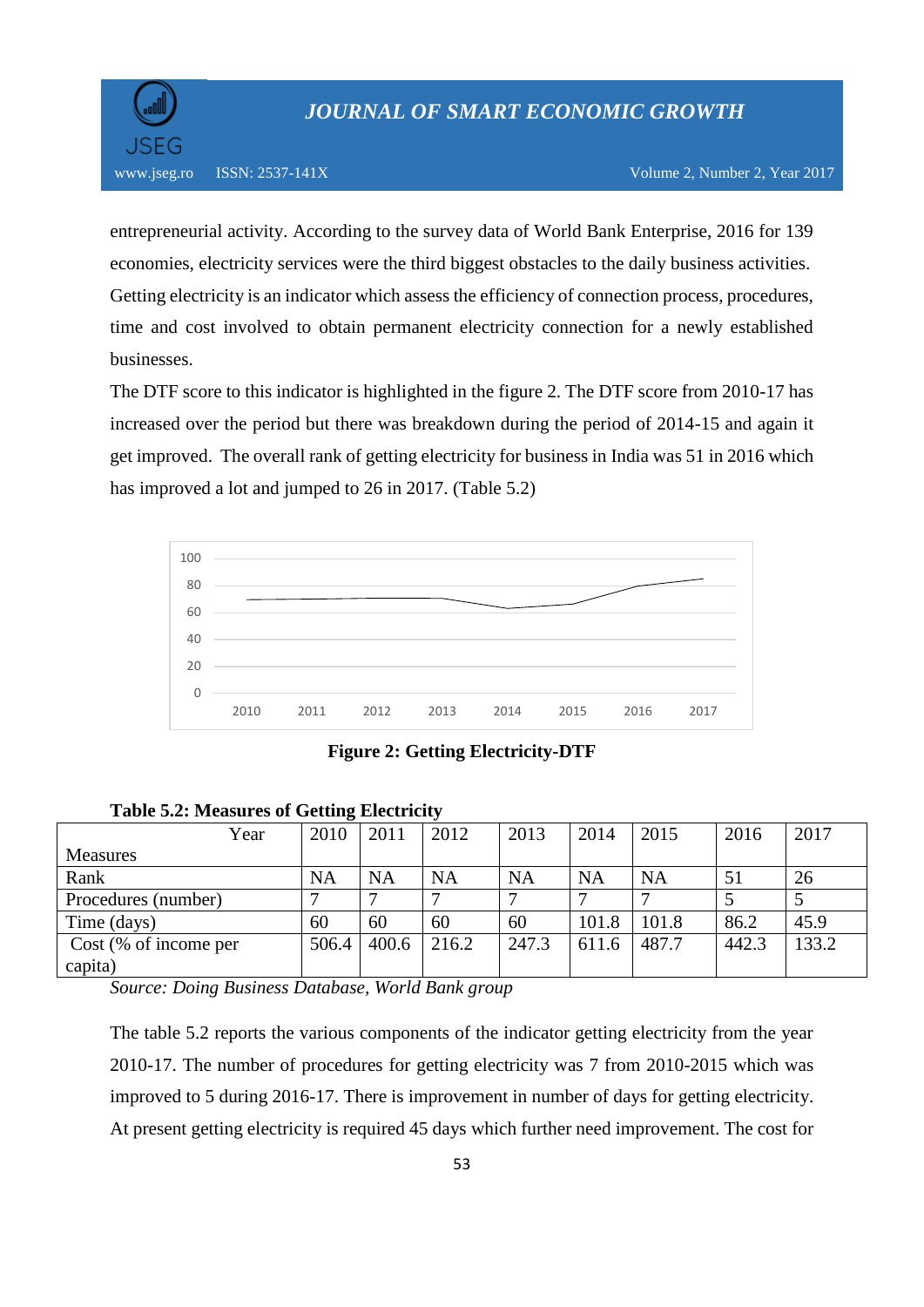

getting electricity also shows improvement.

It is inferred that the component of getting electricity considered in this study have contributed the improvement as per DTF score but there was structural change in the year 2014 when the time and cost for getting electricity was increased.

**5.3 Dealing with Construction permit:** Dealing with construction permit is an indicator which record the procedures, licenses and permits, time and cost involved to build a warehouse. In addition, it also measures the quality control, regulations, strength, safety mechanism, liability and insurance regimes, and professional certification requirements for building a warehouse.

 The DTF score to this indicator is highlighted in the figure 3. The DTF score from 2006-17 has increased over the period but there was breakdown in the year 2014 and again it get improved. The overall rank for dealing with construction permits in India was 184 in 2016 and shifted to 185 in 2017. (Table: 5.3)



**Figure 3: Dealing with Construction Permits-DTF**

| Year                           | 2006 | 2007 | 2008      | 2009      | 2010      | 2011 | 2012      | 2013 | 2014      | 2015 | 2016 | 2017 |
|--------------------------------|------|------|-----------|-----------|-----------|------|-----------|------|-----------|------|------|------|
| <b>Measures</b>                |      |      |           |           |           |      |           |      |           |      |      |      |
| Rank                           | NA   | NA   | <b>NA</b> | <b>NA</b> | <b>NA</b> | NA   | <b>NA</b> | NA   | <b>NA</b> | NA   | 184  | 185  |
| Procedures (number)            | 42   | 42   | 42        | 42        | 42        | 42   | 42        | 42   | 35.1      | 35.1 | 35.1 | 35.1 |
| Time (days)                    | 195  | 195  | 195       | 195       | 195       | 195  | 195       | 164  | 190       | 190  | 190  | 190  |
| Cost (% of warehouse<br>value) | 83.6 | 77.8 | 66.7      | 59.2      | 52.2      | 46.7 | 37        | 34.7 | 32.2      | 29   | 26.5 | 25.9 |

**Table 5.3: Measures of Dealing with Construction Permits**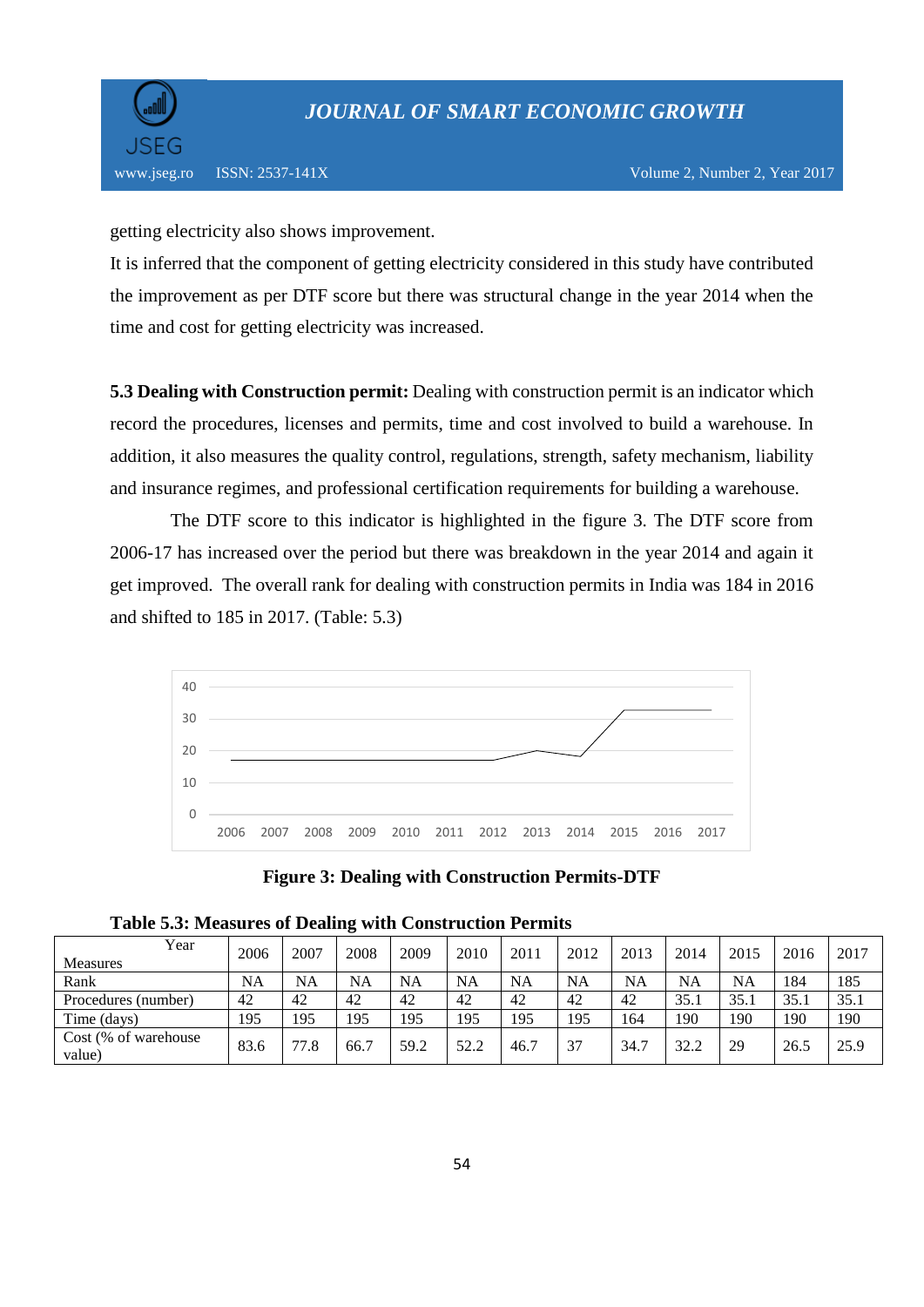

Table 5.3 reports that there is no change in the procedure number and number of days required for in dealing with construction permit. There is continuous improvement in the cost on dealing with construction permit. However, the overall rank is poor and increased from 184 in 2016 to 185 which is very high compared to the world economy.

It is inferred that the component of dealing with construction permits considered in this study have contributed the improvement as per DTF score but there was structural change in the year 2014 when the time for dealing with construction permit has increased.

**5.4 Trading Across Border** – Accessing international markets is crucial to economies especially the developing ones like India, uniquely affected by trade policy. Trading across borders is a precarious channel for knowledge transmission but improves the capital intensity and economic growth. The participation of domestic firms in international markets shall improve the growth of the firms faster than firms that sell their products domestically. Trading across border is an indicator which records the time and cost associated with the process of export and import goods, and the time and cost (excluding tariffs) associated with documentary and border compliance and domestic transport.

 The DTF score to this indicator is highlighted in the figure 4. The DTF score is at high level during the period of 2009-14, which was and is low before and after that period. The overall rank for Trading across border in India is 143 in 2017. (Table: 5.4)



**Figure 4: Trading Across Borders-DTF**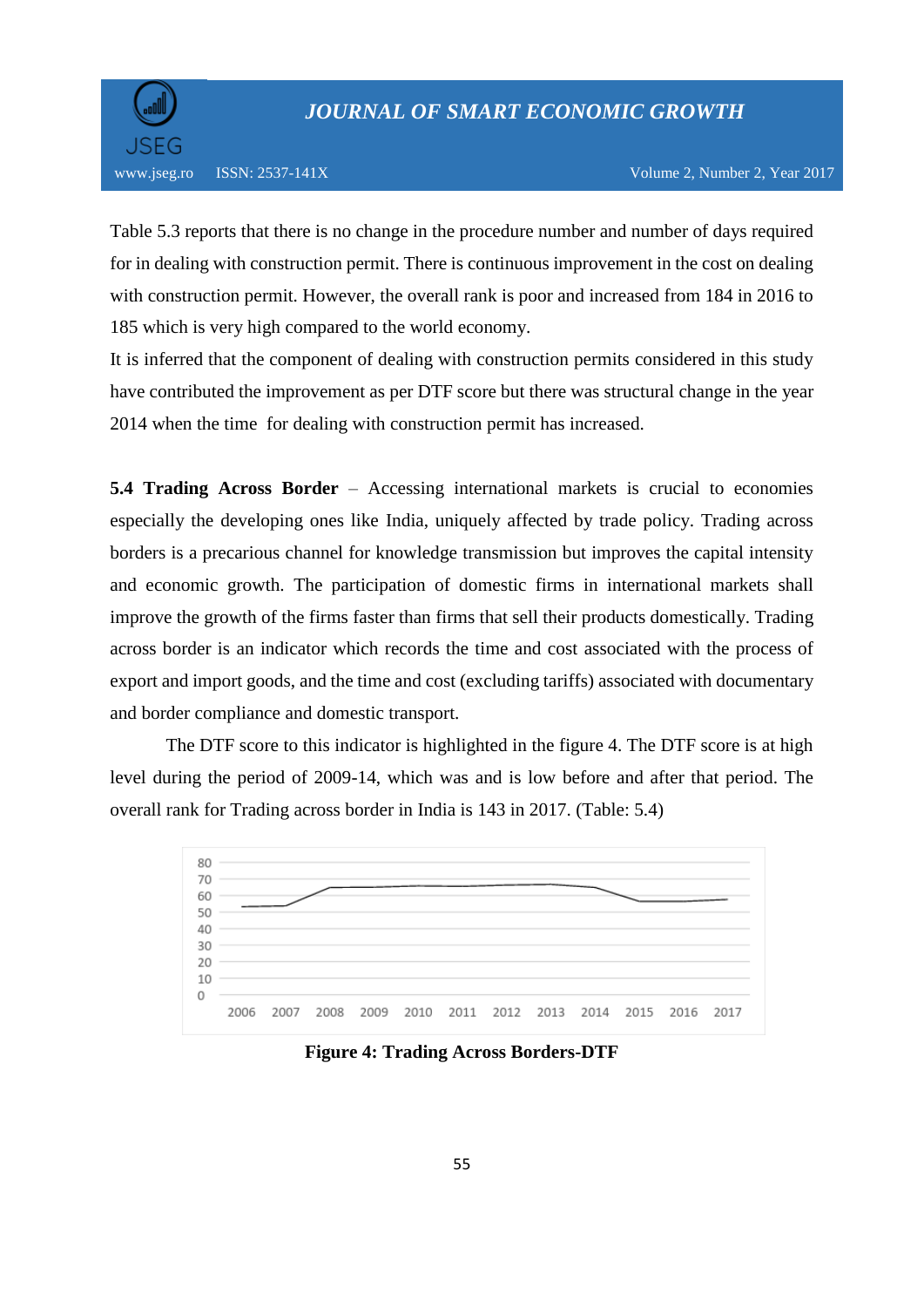

www.jseg.ro ISSN: 2537-141X Volume 2, Number 2, Year 2017

| Year              |                      | 2015 | 2016 | 2017 |
|-------------------|----------------------|------|------|------|
| <b>Measures</b>   |                      |      |      |      |
| Rank              |                      |      | 144  | 143  |
| Border compliance | Time to export (Hrs) | 106  | 109  | 109  |
|                   | Cost to export (USD) | 413  | 413  | 413  |
|                   | Time to import (Hrs) | 283  | 287  | 287  |
|                   | Cost to import (USD) | 574  | 574  | 574  |
| Documentary       | Time to export (Hrs) | 38   | 41   | 41   |
| Compliance        | Cost to export (USD) | 92   | 102  | 102  |
|                   | Time to import (Hrs) | 61   | 63   | 63   |
|                   | Cost to import (USD) | 135  | 145  | 145  |

### **Table 5.4 : Measures of Trading Across Borders**

*Source: Doing Business Database, World Bank group*

It is inferred from the table 5.4 that the components considered for the indicator trading across border in this study have not contributed the improvement as per DTF score and need to soften the policies for import and export formalities.

**5.5 Paying taxes-** The taxation policies has direct effect on investment and growth of the small firms as amount spend on paying taxes can be sufficient for meeting working capital requirement. Economies ranked better on paying taxes tend to perceive both tax rates and tax administration as less of an obstacle to business firms which often receive large amounts of external funding to meet their needs. Paying taxes measure the administrative burden in paying taxes and contributions by recording the taxes and mandatory contributions that a medium-size company must pay or withhold in a given year.

The DTF score to this indicator is highlighted in the figure 5. The DTF score of paying taxes is very far from the Frontier (100). The period of 2012-15 shows the improvement in DTF score which starts declining in 2016 -17. The overall rank in paying taxes is 172 in 2016-17 which is very high. (Table: 5.5)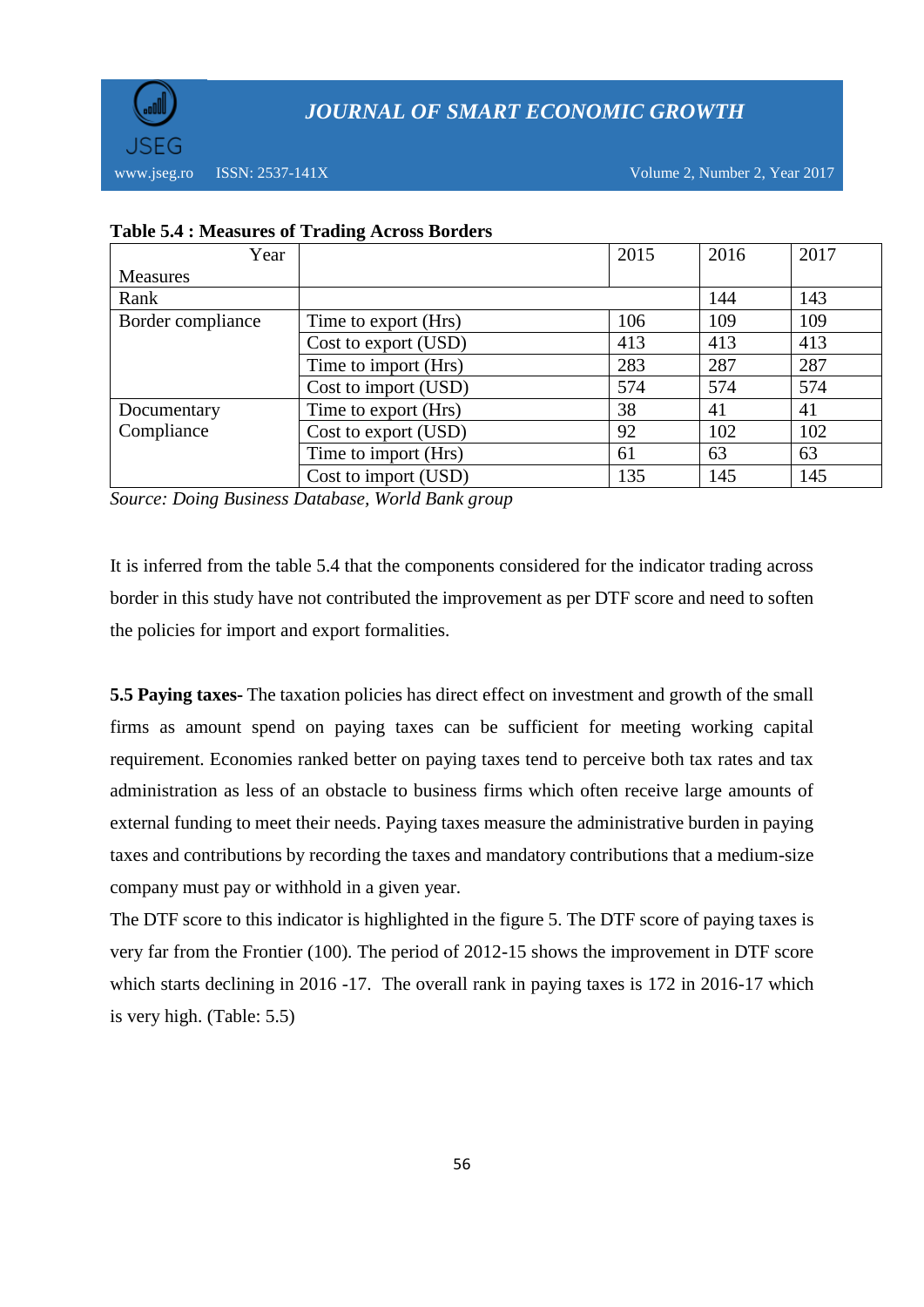



**Table 5.5: Measures of Paying Taxes**

| $\overline{\phantom{a}}$     |      |      |      |      |      |      |      |                 |      |      |           |      |
|------------------------------|------|------|------|------|------|------|------|-----------------|------|------|-----------|------|
| Year                         |      |      |      |      |      |      |      |                 |      |      |           |      |
| <b>Measures</b>              | 2006 | 2007 | 2008 | 2009 | 2010 | 2011 | 2012 | 2013            | 2014 | 2015 | 2016      | 2017 |
| Rank                         |      |      |      |      |      |      |      |                 |      |      | 172       | 172  |
| Payments (No. per year)      | 55   | 58   | 59   | 59   | 59   | 56   | 33   | $\Omega$<br>ر ر | 33   | 33   | 33<br>ر ر | 25   |
| Time (Hrs per year)          | 264  | 264  | 271  | 271  | 271  | 258  | 254  | 243             | 243  | 243  | 243       | 241  |
| Total tax rate (% of profit) | 66.6 | 74   | 72.7 | 70.3 | 66   | 64.7 | 62.6 | 62.5            | 60.8 | 60.6 | 60.6      | 60.6 |
| Postfiling index $(0-100)$   |      |      |      |      |      |      |      |                 |      |      | 4.3       | 4.3  |

*Source: Doing Business Database, World Bank group*

The table 5.5 reports that number of tax payments per year has improved continuously during 2006-11 but a very slow rate. Since 2012, there is a great change in the number of payments which has been decreased from 56 to 33. At present, 25 number of payments is required per year which is also very high and need improvement as compared to the other nation. The total tax rate was 66.6 percent of profit in the year 2006 and continuously increased till 2009. From 2010, total tax rate starts declining and reached to 60.6% which is still very and need improvement. The new indicator post-filing index introduced by doing business database in order to determine the overall Paying Taxes ranking. Higher the index, better the economy. India lags very far in post-filing index.

It is inferred that the components considered for the indicator paying taxes in this study have contributed the improvement as per DTF score during the period of 2012-15 and after that which starts decreasing.

**5.6 Protecting minority investors-** Protecting minority investors is an important issue as some company insiders use corporate assets for personal gain. Transactions like party-related are the most common example.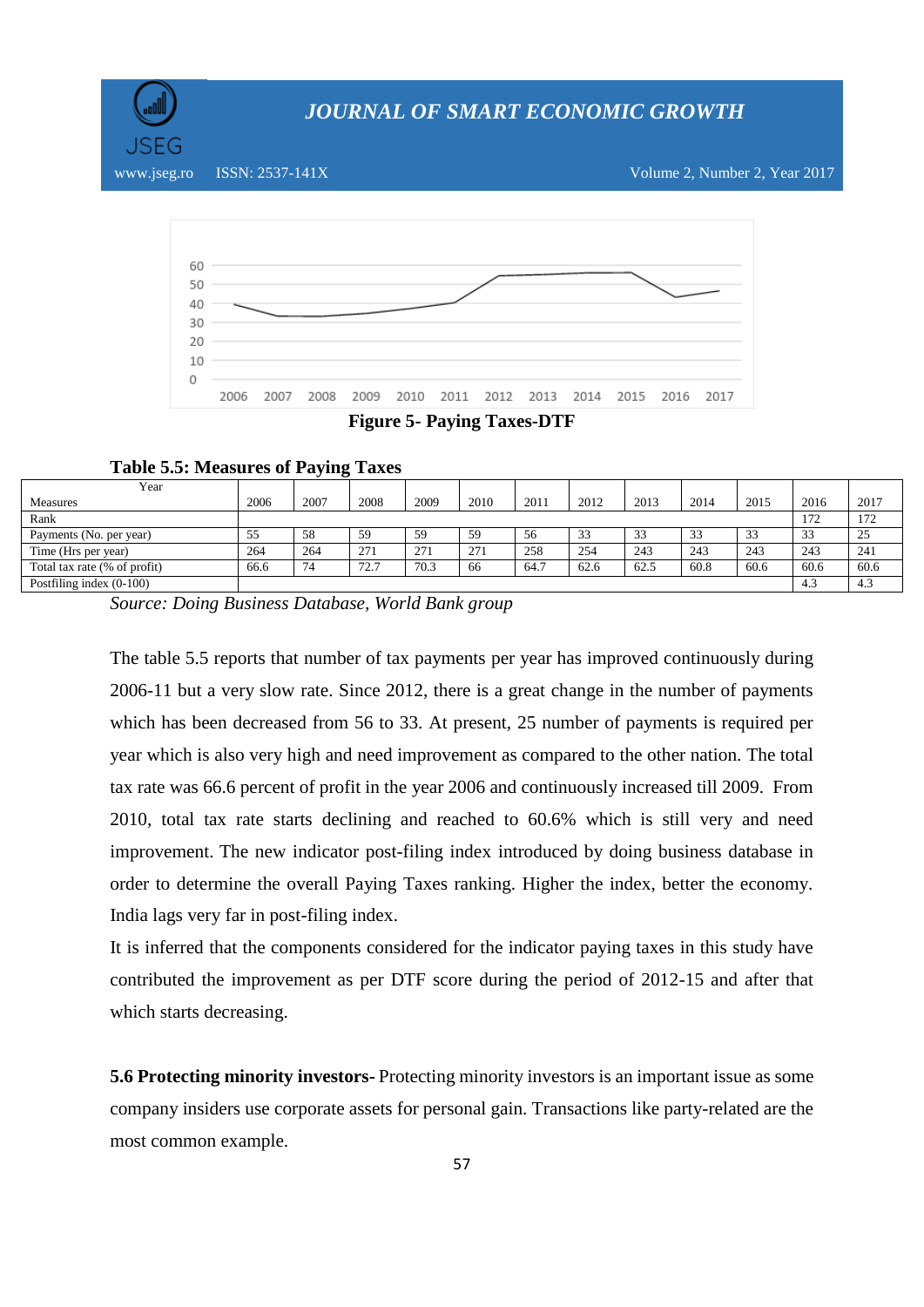

Protecting minority investors is an indicator which measures the strength, rights, governance, corporate transparency etc. to reduce the risk of abuse.

The DTF score to this indicator is highlighted in the figure 6. The DTF score of protecting minority investors has been improved continuously from 2006-17. India is just 26.33% away from the frontier (100). The overall rank protecting minority investors was 10 in 2016 which increased to 13 in 2017 (Table: 5.6).



**Figure 6: Protecting Minority Investors-DTF**

|  | Table 5.6: Measures of Protecting minority investors |  |
|--|------------------------------------------------------|--|
|  |                                                      |  |

| Year                                                     | 2014      | 2015 | 2016 | 2017 |
|----------------------------------------------------------|-----------|------|------|------|
| <b>Measures</b>                                          |           |      |      |      |
| Rank                                                     | <b>NA</b> | NA   | 10   | 13   |
| Strength of minority investor protection index (0-10)    | 6.5       | 7.3  | 7.3  | 7.3  |
| Extent of conflict of interest regulation index $(0-10)$ | 5.7       | 6.7  | 6.7  | 6.7  |
| Ease of shareholder suits index $(0-10)$                 |           |      |      |      |
| Extent of shareholder governance index (0-10)            | 7.3       | 8    | 8    | 8    |
| Extent of shareholder rights index $(0-10)$              | 8         | 10   | 10   | 10   |
| Extent of ownership and control index $(0-10)$           | 8         |      | 8    | 8    |
| Extent of corporate transparency index (0-10)            | 6         |      | 6    |      |

*Source: Doing Business Database, World Bank Group*

Table 5.6 reports the various components of the indicator protecting minority investors from 2014-17. The overall components of protecting minority investors are at satisfactory level. It is inferred that the components considered in this study for the indicator protecting minority investors have contributed the improvement as per DTF score during the period of 2014-17.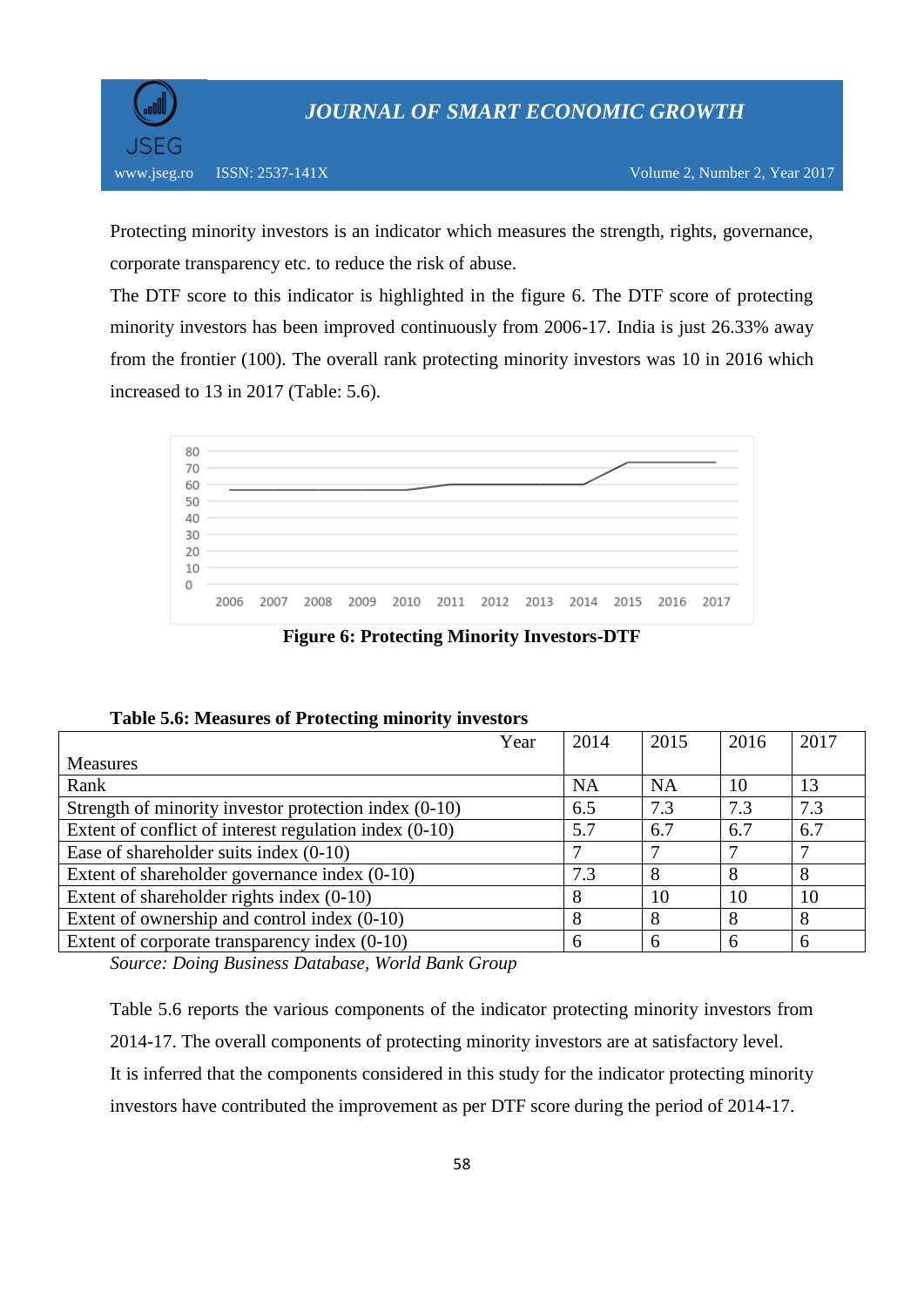

www.jseg.ro ISSN: 2537-141X Volume 2, Number 2, Year 2017

**5.7 Registering property**- Property rights are necessary to nourish investment, productivity and growth. The economies around the world evident that property owners with registered titles are more likely to invest. They also have a better chance of getting credit and loans by using their property as collateral.

Registering property is an indicator which measures the time and cost involved in registering property by assuming a standardized case of an entrepreneur who wants to purchase land and a building that is already registered and free of dispute. It also measures the quality of the land administration consists of reliability of infrastructure, transparency of information, geographic coverage, land dispute resolution, and equal access to property rights in a particular economy. The DTF score to this indicator is highlighted in the figure 7. Since 2005, the DTF score has been improved till 2013 and reached 60.13 which was the highest after a decade. It starts decreasing from 2014 and reached at 50 in 2017. The overall rank for registering property was 140 in 2016 which has improved to 138 in 2017 (Table: 5.7).



**Figure 7: Registering Property-DTF**

|                                    |      |           |      |           |           | $\overline{\phantom{0}}$ |           | . .        |                      |                     |      |                          |                     |  |
|------------------------------------|------|-----------|------|-----------|-----------|--------------------------|-----------|------------|----------------------|---------------------|------|--------------------------|---------------------|--|
| Year                               |      |           |      |           |           |                          |           |            |                      |                     |      |                          |                     |  |
| <b>Measures</b>                    | 2005 | 2006      | 2007 | 2008      | 2009      | 2010                     | 2011      | 2012       | 2013                 | 2014                | 2015 | 2016                     | 2017                |  |
| Rank                               | NA   | NA        | NA   | <b>NA</b> | NA        | <b>NA</b>                | <b>NA</b> | NA         | <b>NA</b>            | NA                  | NA   | 140                      | 138                 |  |
| Procedures (number)                |      |           |      |           |           |                          |           |            |                      |                     |      |                          |                     |  |
| Time (days)                        | 64   | 64        | 64   | 64        | 47        | 47                       | 47        | 47         |                      | 47                  | 46.8 | 46.8                     | 46.8                |  |
| Cost (% of property value)         | 13   | 7.9       | 7.8  | 7.7       | 7.5       | 7.4                      | 7.4       | 72<br>$-4$ | -<br>$^{\prime}$ . 1 | $\sim$ $\sim$<br>77 | 7.7  | 7.7                      | 77<br>$\frac{1}{2}$ |  |
| Quality of the land administration |      |           |      |           |           |                          |           |            |                      |                     |      |                          |                     |  |
| index $(0-30)$                     | NA   | <b>NA</b> | NA   | <b>NA</b> | <b>NA</b> | <b>NA</b>                | <b>NA</b> | <b>NA</b>  | NA                   | <b>NA</b>           |      |                          |                     |  |
| Equal access to property rights    |      |           |      |           |           |                          |           |            |                      |                     |      |                          |                     |  |
| index $(-2-0)$                     | NA   | <b>NA</b> | NA   | <b>NA</b> | <b>NA</b> | <b>NA</b>                | <b>NA</b> | <b>NA</b>  | NA                   | <b>NA</b>           | NA   | $\overline{\phantom{a}}$ |                     |  |

|  |  |  | <b>Table 5.7: Measures of Registering property</b> |  |
|--|--|--|----------------------------------------------------|--|
|  |  |  |                                                    |  |

Table 5.7 reports that there is improvement in the overall rank for registering property. There is no change in number of procedures. However the time and cost requirement for registering a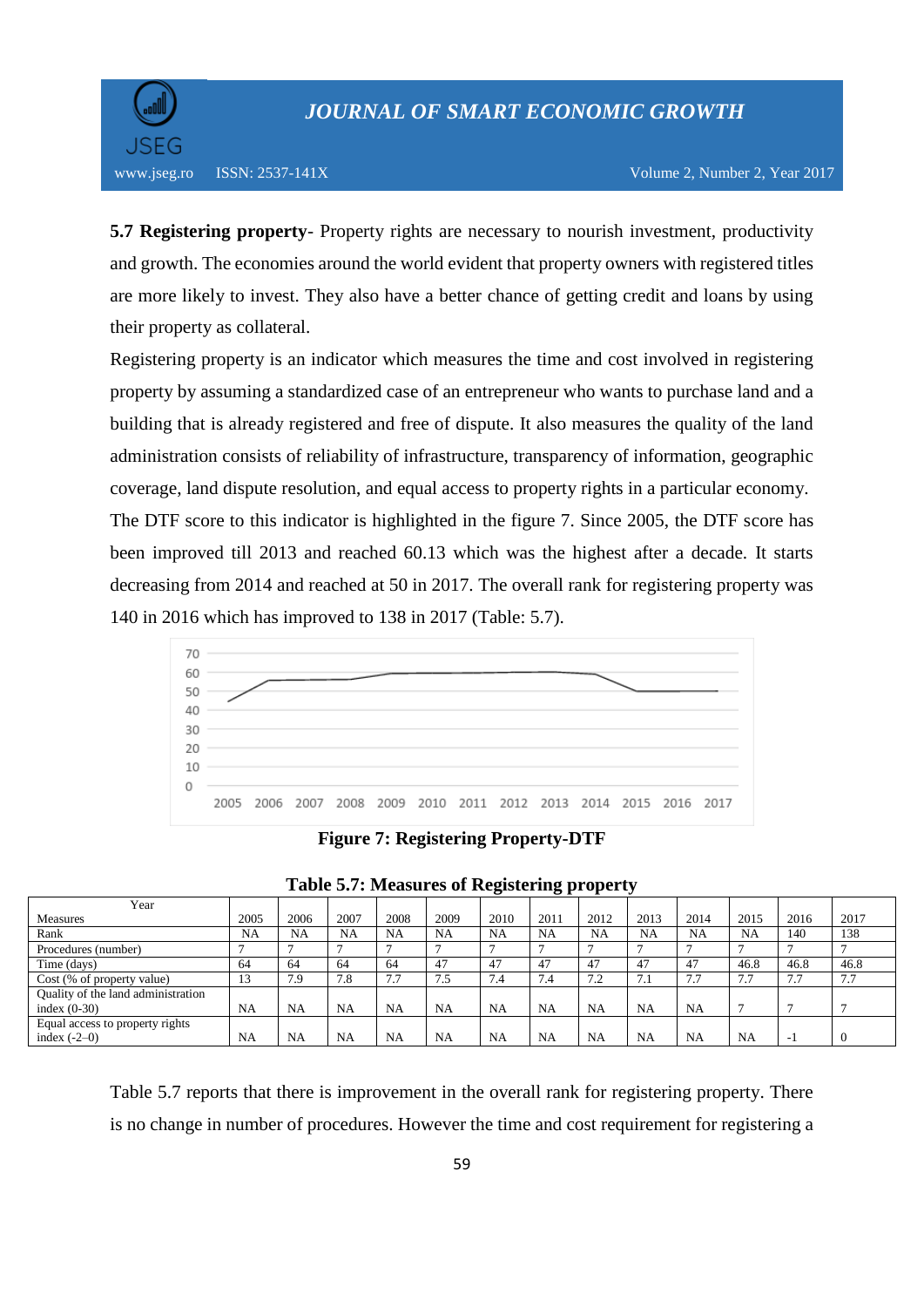

property has been improved. The quality of land and equal access to property is far from 30 which need improvement but equal access to property index has improved.

It is inferred that the components considered in this study for the indicator registering property have contributed the improvement as per DTF score during the period of 2005-17.

**5.8 Getting credit-** To facilitate lending it is important to provide the borrowers and lenders with secured transaction and bankruptcy laws. The lenders feel uncomfortable and unwilling to provide credit if there is no guarantee. The lenders can enforce their rights and collect debt by repossessing collateral in case borrowers unable to repay his debts.

Getting credit is an indicator measures the strength and effectiveness of credit reporting systems, and collateral and bankruptcy laws to smooth lending.

The DTF score to this indicator is highlighted in the figure 8. The DTF score of getting credit was very poor in the year 2005-06 which tends to increase from 2007 and has been improved a lot from till 2013. Since, 2014 it again starts decreasing which is not good for the small and medium size enterprise. The overall rank of getting credit has been increased from 42 in the year 2016 to 44 in 2017. (Table 5.8).



**Figure 8- Getting Credit-DTF**

Table 5.8 reports that the strength of legal right index is at medium level while the depth of credit information index is excellent. Since 2006, the credit bureau coverage has been continuously improved till 2015 which was dropped by .4 and .6 in 2016 and 17 respectively.

It is inferred that the components considered in this study for the indicator getting credit have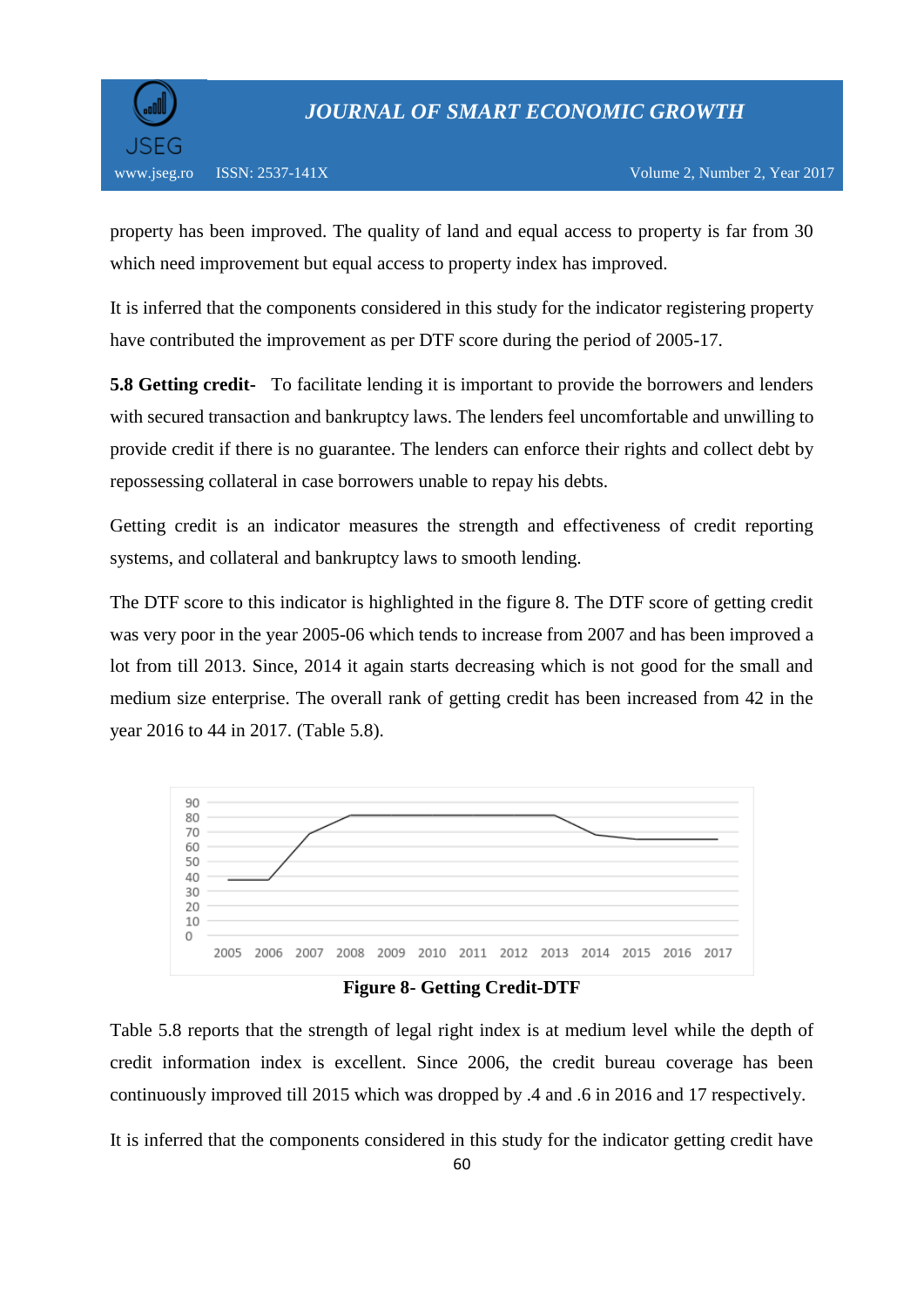

contributed the improvement as per DTF score during the period of 2007-13.

| Year                        |      |                          |      |      |      |      |      |      |           |      |                         |                          |      |
|-----------------------------|------|--------------------------|------|------|------|------|------|------|-----------|------|-------------------------|--------------------------|------|
| <b>Measures</b>             | 2005 | 2006                     | 2007 | 2008 | 2009 | 2010 | 2011 | 2012 | 2013      | 2014 | 2015                    | 2016                     | 2017 |
| Rank                        | NA   | <b>NA</b>                | NA   | NA   | NA   | NA   | NA   | NA   | <b>NA</b> | NA   | NA                      | 42                       | 44   |
| Strength of legal rights    |      | New Methodology $(0-12)$ |      |      |      |      |      |      |           |      |                         |                          |      |
| index                       |      |                          |      |      |      |      |      |      |           | 5.9  |                         | Old Methodology $(0-10)$ |      |
| Depth of credit information |      | New Methodology $(0-8)$  |      |      |      |      |      |      |           |      |                         |                          |      |
| index                       | NA   | NA                       |      |      |      |      |      |      |           |      | Old Methodology $(0-6)$ |                          |      |
| Credit bureau coverage (%   |      |                          |      |      |      |      |      |      |           |      |                         |                          |      |
| of adults)                  | NA   | −<br>$\pm$ .             | 6.1  | 10.8 | 10.5 | 10.2 | 10   | 15.  | 14.9      | 19.8 | 22.4                    | $\mathcal{D}$            | 21.4 |

#### **Table 5.8: Measures of Getting Credit**

**5.9 Resolving insolvency-** A good bankruptcy system possess the feasible businesses operation, is amid the most vital aims of bankruptcy systems. A good insolvency regime constrain impulsive bankruptcy of viable businesses. It also inhibit the lenders from supplying high-risk or imprudent and other reckless financial decisions by managers and shareholders.

Resolving insolvency is an indicator which measures flaws in existing insolvency law and the main bureaucratic and administrative bottlenecks in the insolvency process.

The DTF score to this indicator is highlighted in the figure 9. The DTF score of Resolving Insolvency has been improved but with very slow rate. The leas DTF score is found for the year 2009 and 2010. Since, 2014 the DTF score has improved and is at the highest in 2017. The overall rank of getting credit has been increased from 135 in the year 2016 to 136 in 2017. (Table 5.9).



**Figure 9: Resolving Insolvency-DTF**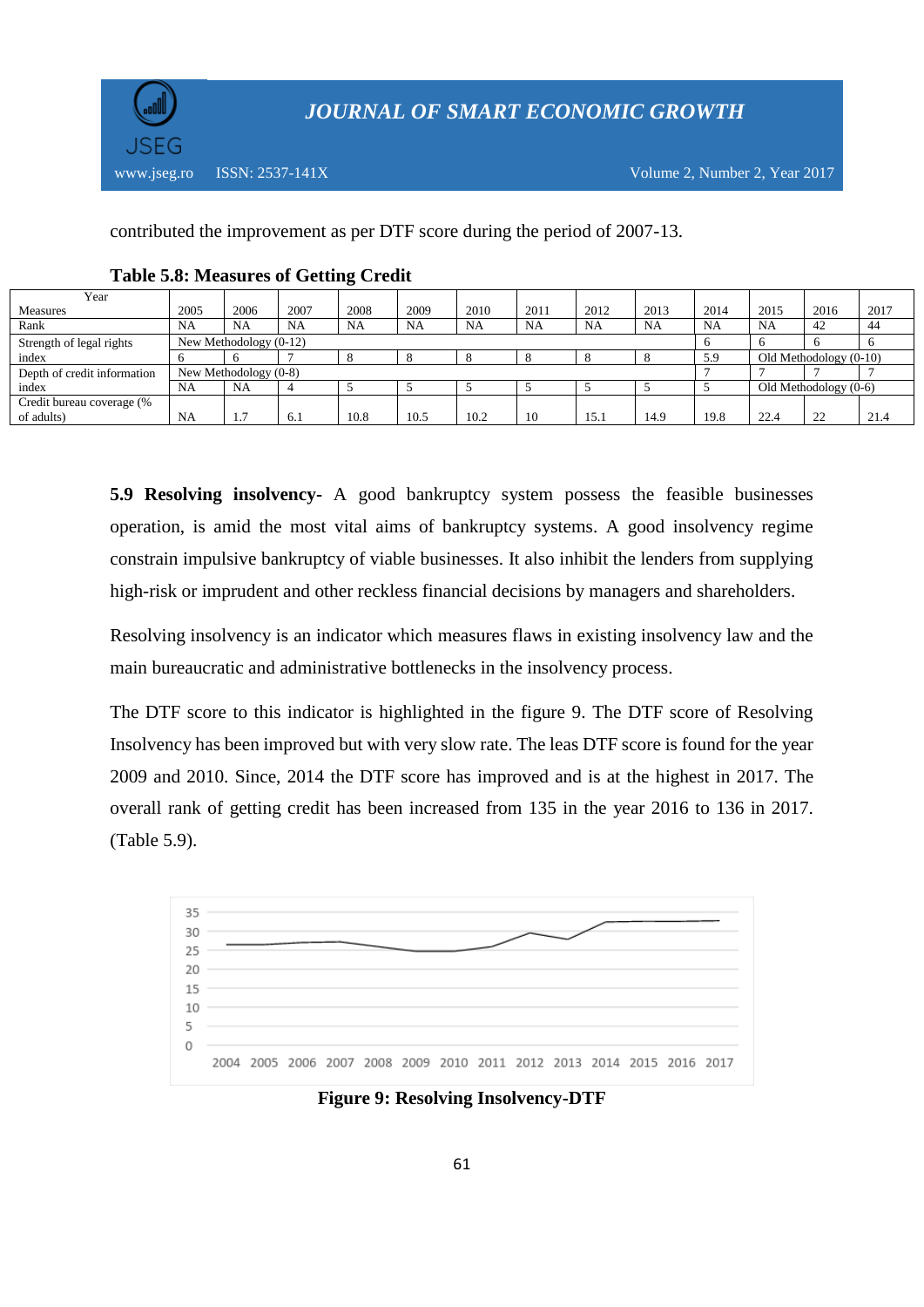

www.jseg.ro ISSN:  $2537-141X$  Volume 2, Number 2, Year 2017

| Year            |      |      |      |             |             |      |      |             |      |             |      |      |              |      |
|-----------------|------|------|------|-------------|-------------|------|------|-------------|------|-------------|------|------|--------------|------|
| <b>Measures</b> | 2004 | 2005 | 2006 | 2007        | 2008        | 2009 | 2010 | 2011        | 2012 | 2013        | 2014 | 2015 | 2016         | 2017 |
| Rank            |      |      |      |             |             |      |      |             |      |             |      |      | 135          | 136  |
| Recovery rate   |      |      |      |             |             |      |      |             |      |             |      |      |              |      |
| (cents dollar)  | 24.5 | 24.6 | 25.1 | 25.3        | 24.1        | 22.9 | 22.9 | 24.1        | 27.4 | 25.9        | 25.4 | 25.7 | 25.7         | 26   |
| Time (years)    |      |      |      |             |             |      |      |             |      |             | 4.3  | 4.3  | 4.3          | 4.3  |
| $Cost$ (% of    |      |      |      |             |             |      |      |             |      |             |      |      |              |      |
| estate)         | 9    | 9    | 9    | $\mathbf Q$ | $\mathbf Q$ | 9    | 9    | $\mathbf Q$ | 9    | $\mathbf Q$ | 9    | 9    | $\mathbf Q$  | 9    |
| Strength of     |      |      |      |             |             |      |      |             |      |             |      |      |              |      |
| insolvency      |      |      |      |             |             |      |      |             |      |             |      |      |              |      |
| framework       |      |      |      |             |             |      |      |             |      |             |      |      |              |      |
| index $(0-16)$  |      |      |      |             |             |      |      |             |      |             | 6    | 6    | <sub>6</sub> | 6    |
|                 |      |      |      |             |             |      |      |             |      |             |      |      |              |      |

#### **Table 5.9: Measure of Resolving Insolvency**

There is not much improvement in the recovery rate. It was 24.5% in 2004 and with several ups and downs it reached to 25.9% in the year 2013. There is .1% improvement in the year 2017 when compare to year 2013 and .3% when compared to the last year 2016 and lags far behind in the strength of insolvency framework index.

It is inferred that the components considered in this study for the indicator resolving insolvency have contributed the improvement as per DTF score during the period of 2004-17.

**5.10 Enforcing contracts-** Effective enforcing contract is crucial for economic development and sustained growth. Economic and social progress cannot be accomplished without respect for the rule of law. Economies with more efficient judiciary system have more developed credit markets and a higher level of development. A stronger judiciary system enhance the growth of small firms by improving the business climate like fostering innovation and securing tax revenues.

The enforcing contracts is an indicator which measures the time and cost involved in resolving a commercial dispute through a local court. It also evaluate the quality of judicial processes index, whether has adopted the good practices which can promote the quality and efficiency of the court system.

The DTF score to this indicator is highlighted in the figure 10. The DTF score of Enforcing Contracts is at constant level since 2004 and starts moving up after a decade. The DTF score has improved in the year. The period 2015-17 shows the highest DTF score. The overall rank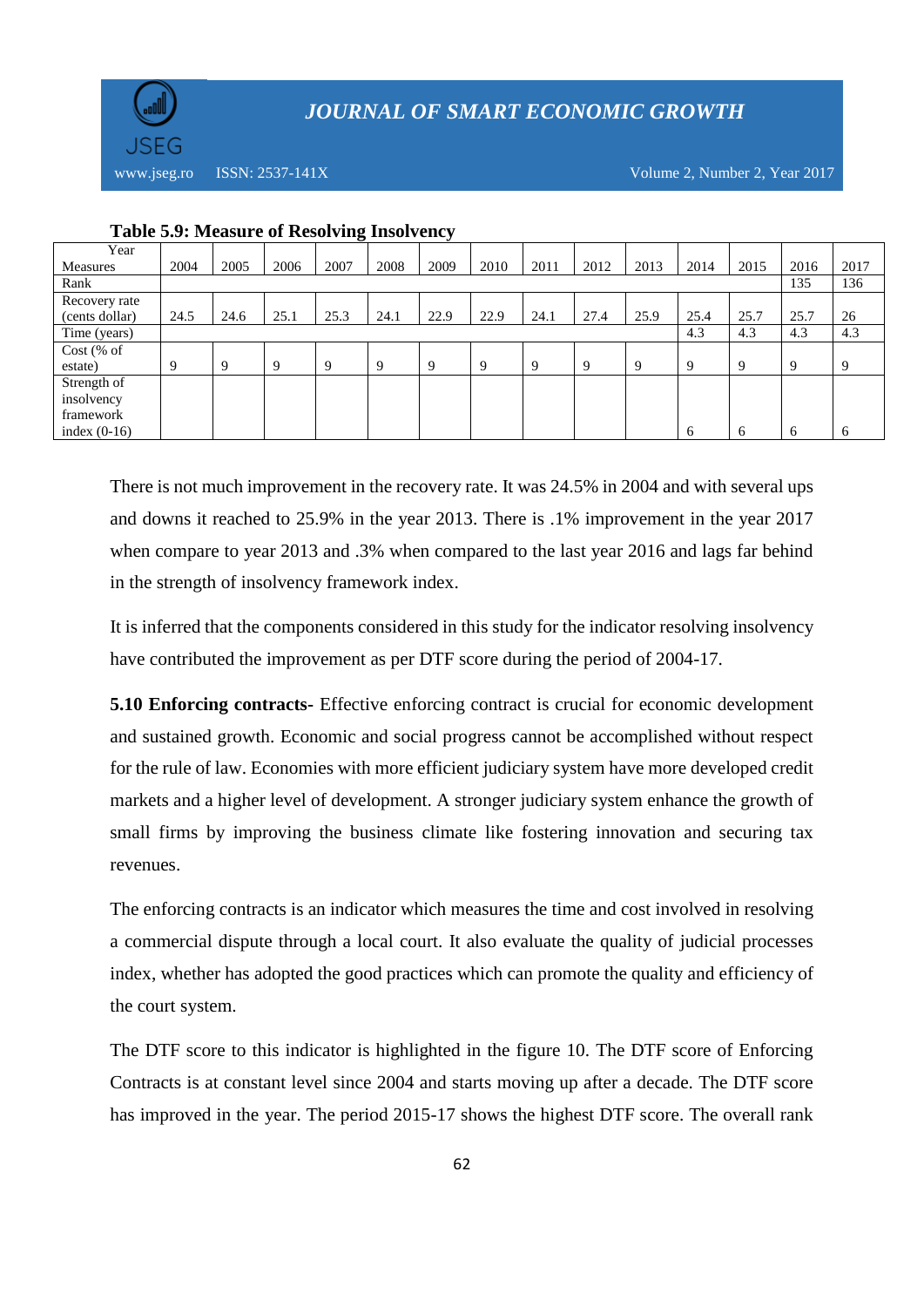

of Enforcing Contracts has improved from 178 in the year 2016 to 172 in 2017. (Table 5.10).

The DTF score shows the poor rating of enforcing contracts which is 64.81% away from the frontier.



**Figure 10: Enforcing Contracts-DTF**

#### **Table 5.10: Measure of Enforcing Contracts**

| Year                     |      |           |      |           |      |           |           |           |           |           |           |           |      |      |
|--------------------------|------|-----------|------|-----------|------|-----------|-----------|-----------|-----------|-----------|-----------|-----------|------|------|
| <b>Measures</b>          | 2004 | 2005      | 2006 | 2007      | 2008 | 2009      | 2010      | 2011      | 2012      | 2013      | 2014      | 2015      | 2016 | 2017 |
| Rank                     | NA   | <b>NA</b> | NA   | NA        | NA   | <b>NA</b> | <b>NA</b> | <b>NA</b> | <b>NA</b> | <b>NA</b> | NA        | <b>NA</b> | 178  | 172  |
| Time (days)              | 1420 | 1420      | 1420 | 1420      | 1420 | 1420      | 1420      | 1420      | 1420      | 1420      | 1420      | 1420      | 1420 | 1420 |
| $Cost$ (% of claim)      | 39.6 | 39.6      | 39.6 | 39.6      | 39.6 | 39.6      | 39.6      | 39.6      | 39.6      | 39.6      | 39.6      | 39.6      | 39.6 | 39.6 |
| Quality of judicial      |      |           |      |           |      |           |           |           |           |           |           |           |      |      |
| processes index $(0-18)$ | NA   | <b>NA</b> | NA   | <b>NA</b> | NA   | NA        | <b>NA</b> | NA        | <b>NA</b> | NA        | <b>NA</b> | ر.,       | 7.5  |      |

The components time and cost required in resolving disputes is constant from 2004-2017. However, the quality of judicial process index shows improvement but very far from 18. It is inferred that the components considered in this study for the indicator enforcing contract getting have contributed the improvement as per DTF score during the period of 2004-17.

**5.11 Labor market regulation-** Labour market is an indicator which reflects several aspects of labor market regulation – hiring, working hours, redundancy rules and cost as well as a number of job quality aspects (such as the availability of unemployment protection, maternity leave and gender non-discrimination at the workplace).

Some important factors are considered in this study to reflect the Labour Market Regulation are shown in the table 5.11.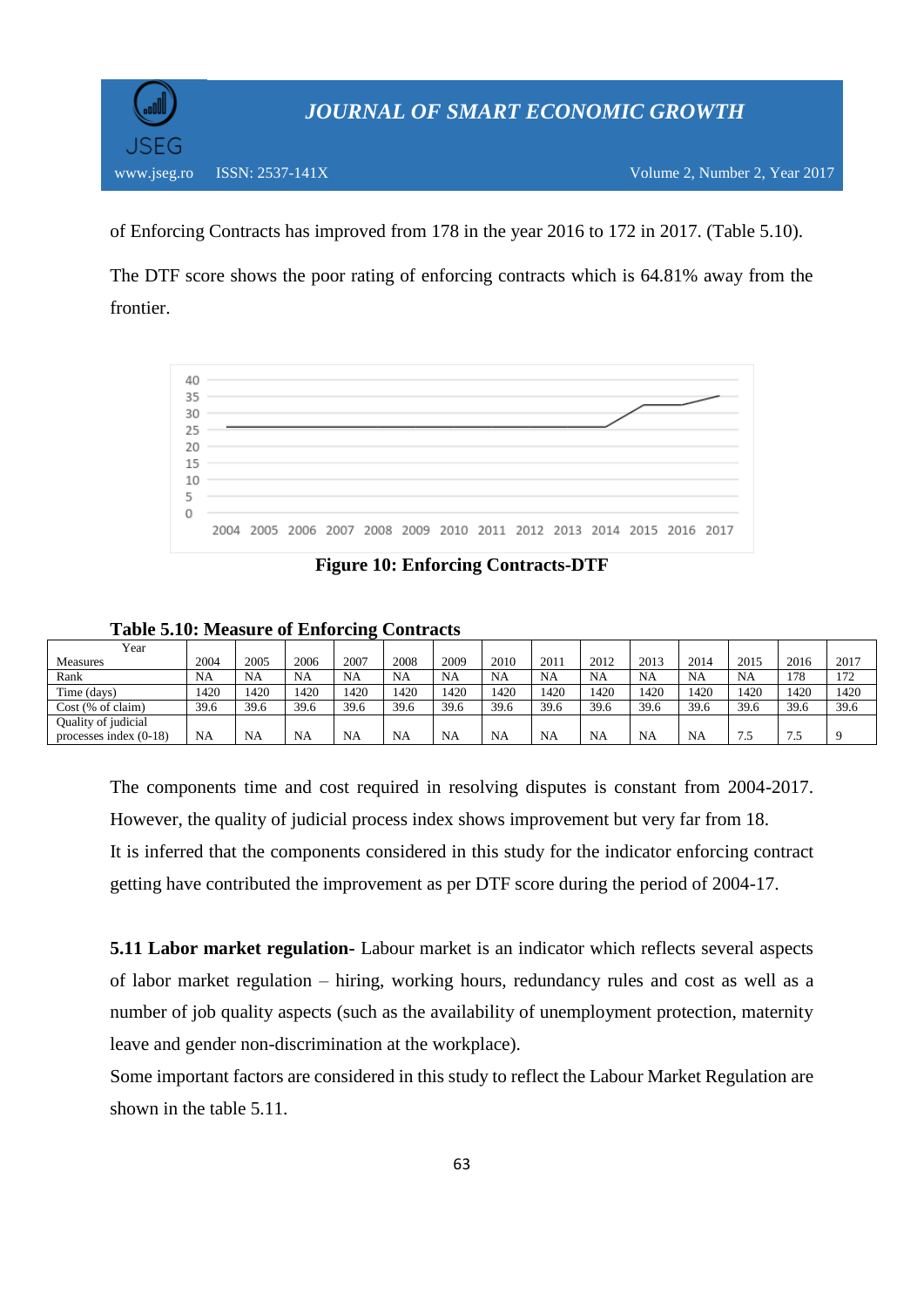

www.jseg.ro ISSN: 2537-141X Volume 2, Number 2, Year 2017

| Year                                                    |          | 2016     | 2015     | 2014     |
|---------------------------------------------------------|----------|----------|----------|----------|
| <b>Measures</b>                                         | 2017     |          |          |          |
| Fixed-term contracts prohibited for permanent tasks?    | No       | No       | No       | No       |
| Maximum length of a single fixed-term contract (months) | No limit | No limit | No limit | No limit |
| Maximum length of fixed-term contracts                  | No limit | No limit | No limit | No limit |
| Mini. wage applicable to the worker (US\$/month)        | 180.7    | 179.14   | 181.1    | 197.6    |
| Ratio of minimum wage to value added per worker         | 0.89     | .88      | .91      | 1.01     |
| Standard Work day                                       |          |          |          |          |
| $\mathbf{C}$                                            |          |          |          |          |

### **Table 5.11: Measure of Labour Market Regulation (Based on Delhi)**

*Source: Doing Business Database, World Bank Group*

The standard work day is 9 with minimum wage of 197.6 US dollar per month in the year 2014. In the year 2015 and 2016 standard work day is 9, same of the year 2014 but the minimum wage per month has decreased. There is decrease in standard work day but the minimum wage applicable to worker in the year 2017 has increased compare to the year 2016, but still less as compared to 2014.

### **6. EASE OF DOING BUSINESS ACROSS SAARC COUNTRIES**

The South Asian Association for Regional Cooperation (SAARC) is an economic and political organization of eight countries namely Afghanistan, Bangladesh, Bhutan, India, Maldives, Nepal, Pakistan and Sri Lanka in Southern Asia. In the present study, Indian economy is compared with the economies of SAARC nations as these are the neighboring countries and also have emerging economy like India So, ease of doing business is comparable across countries.

| <b>Economies</b> | ິ<br><b>Distance to Frontier Score (DTF Score)</b> |       |       |       |       |       |       |       |             |
|------------------|----------------------------------------------------|-------|-------|-------|-------|-------|-------|-------|-------------|
|                  | 2010                                               | 2011  | 2012  | 2013  | 2014  | 2015  | 2016  | 2017  | <b>CAGR</b> |
| Afghanistan      | 40.14                                              | 37.41 | 39.73 | 40.20 | 40.78 | 40.50 | 38.42 | 38.10 | 4.67        |
| Bangladesh       | 45.32                                              | 47.88 | 45.38 | 44.93 | 45.81 | 40.69 | 40.71 | 40.86 | 9.49        |
| Bhutan           | 56.58                                              | 55.98 | 58.87 | 59.32 | 60.31 | 64.78 | 65.35 | 65.37 | $-11.87$    |
| India            | 48.77                                              | 50.09 | 52.41 | 52.74 | 50.34 | 52.87 | 53.93 | 55.27 | $-10.37$    |
| Maldives         | 59.28                                              | 63.58 | 66.30 | 64.34 | 62.56 | 54.48 | 53.99 | 53.94 | 8.61        |
| Nepal            | 60.43                                              | 58.13 | 59.56 | 60.10 | 60.89 | 60.07 | 59.36 | 58.88 | 2.30        |
| Pakistan         | 52.33                                              | 52.93 | 54.11 | 53.95 | 55.35 | 50.19 | 49.48 | 51.77 | 0.95        |
| Sri Lanka        | 56.90                                              | 55.88 | 56.96 | 60.86 | 61.38 | 56.82 | 58.14 | 58.79 | $-2.82$     |

**Table 6.1: Ease of Doing Business in SAARC Countries**

*Source: Doing Business Database, World Bank group*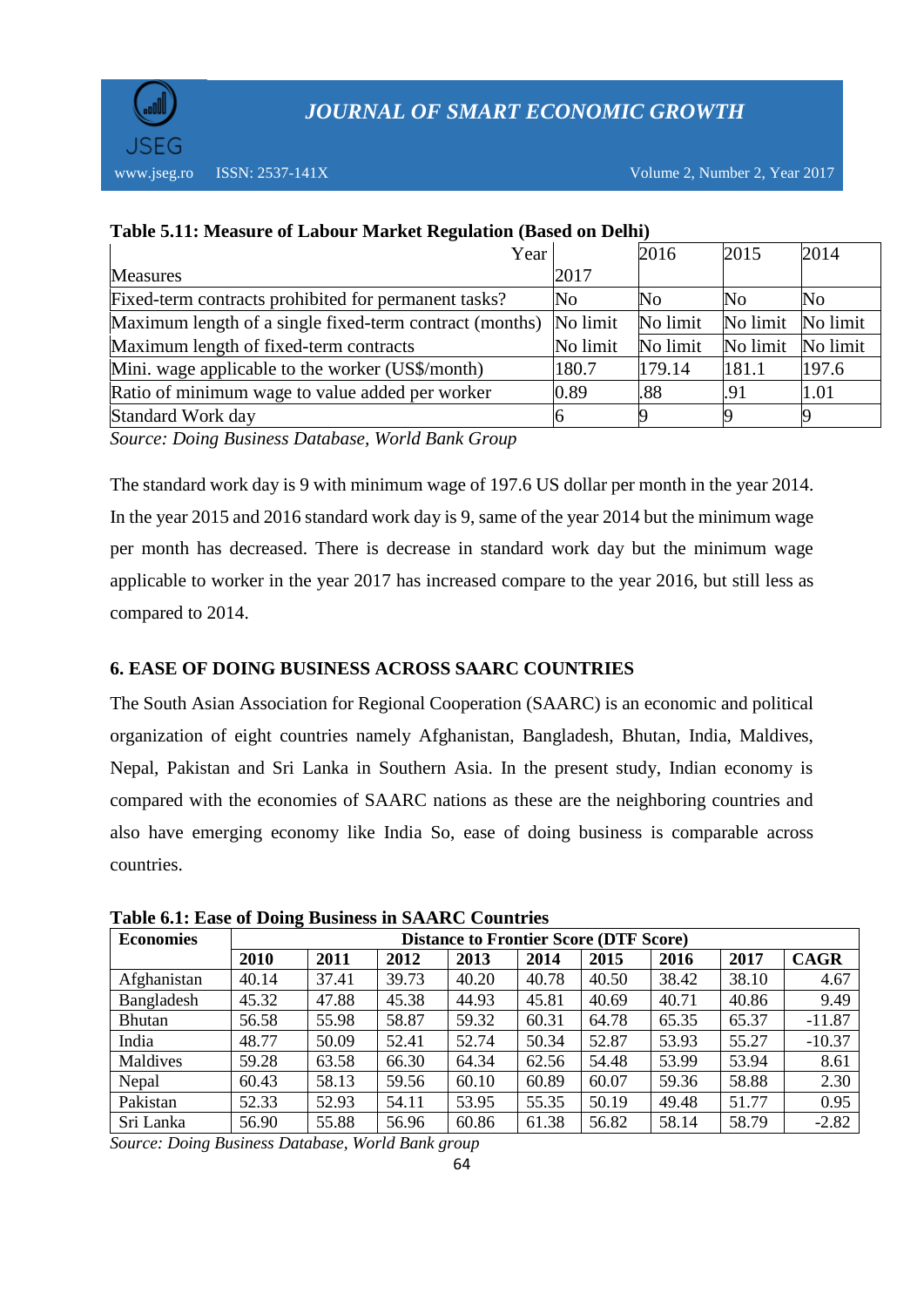

| <b>Economies</b> | Percentage | Rank |
|------------------|------------|------|
| <b>Bhutan</b>    | 60.82      |      |
| Maldives         | 59.81      |      |
| Nepal            | 59.68      |      |
| Sri Lanka        | 58.22      | 4    |
| Pakistan         | 52.51      |      |
| India            | 52.05      | 6    |
| Bangladesh       | 43.95      |      |
| Afghanistan      | 39.41      | 8    |

#### **Table 6.2: Percentage of Overall DTF score**

Table 6.1 shows the DTF score of SAARC Countries from 2010 to 2017. Table 6.2 shows the rank calculated by taking the percentage of overall DTF score from 2010-17 across SAARC **Countries** 

The DTF score of India is continuously increasing from 2010-17 except the fallout in the year 2014. There is slight improvement in the year 2017. According to our study, India is 47.95% away from the Frontier and ranked 6th in ease of doing business among SAARC Countries. It shows that India has to put rigorous efforts to gain DTF score and secure better rank in Ease of Doing Business. Among the SAARC countries DTF scores of Bhutan, Pakistan, Maldives, and India is consistently increasing. However, Nepal, Sri Lanka and Bangladesh have continuous decrease in DTF scores. The DTF score of Bangladesh has continuously decreased with the exception of the year 2011 and 2014 2014. Bangladesh is 56.05 % away from the Frontier and ranked 7th in ease of doing business among SAARC Countries. However, the CAGR shows that Bangladesh (9.49 %) is moving at fast rate towards the frontier which is followed by Maldives (8.61%). Afghanistan (4.67%), Nepal (2.30%) and Pakistan (0.95%) shows the positive movement towards frontier but at a very slow rate. On the other hand, Bhutan (- 11.87%) and India (-10.37%) are moving at a fast rate in the opposite direction to the frontier followed by Srilanka (-2.82%).

In conclusion, the countries which are moving in the positive direction towards the frontier indicates that the doing business in these countries would be easier than the counties which are moving positively towards the frontier but at slow rate. The countries like Bhutan and India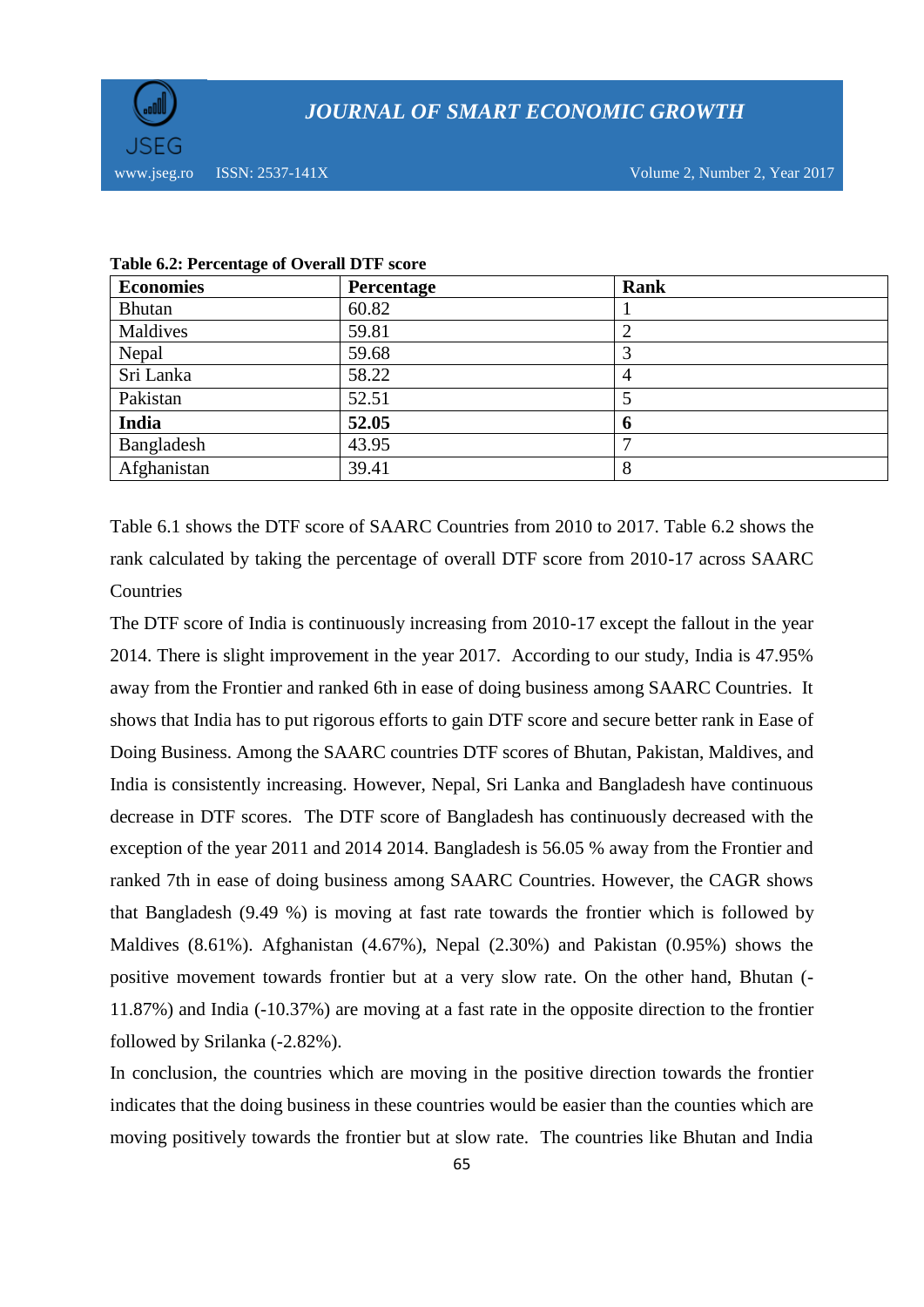

which shows the negative growth towards the frontier indicates that doing business policies are very strict and the entrepreneurs in these countries would face big difficulties in setting up a new business.

### **7. CONCLUSION**

The creation of entrepreneurs depends upon the Doing Business policies, procedures and regulatory measures provided in a country. The need to improve doing business polices and regulation is the need of the hour to compete with global economy. This is the reason why Ease of doing business is a topic of discussion among researchers, corporates, and government officials. India ranked 130 globally, which is very high. In order to propel India's rank with world economy more emphasis must be given on structural reforms and business policies, needed to compliance with business growth and boost up the productivity and enhance with stronger and more inclusive growth. Although, government has taken various steps to improve the ease of doing business in India like regulatory services through online portal called eBiz, simplification of application form, withdrawal of the requirement of minimum paid-up capital and common seal, single-step incorporation of companies, integration of 14 government services on an online single-window portal**,** reduction in number of forms from 7-9 to 3 for export and import, increase in the validity of industrial license from 2 year to 3 years and **t**reatment of partial commencement of production as commencement of production etc. In addition, the government initiatives like formation of Micro Units Development Refinance Agency (MUDRA) Bank for the SME sector, Entrepreneurship skill development with the departments of MSME (Ministry of Micro, Small & Medium Enterprises), under the scope of National Skill Development Agency, establishment of Venture capital Fund for SMEs and MSMEs, initiation of District level Incubators and Accelerator Programme, Legal and friendly bankruptcy framework for SMEs to enable easy exit and SETU (Self-Employment and Talent Utilization) approach to strengthen all prospects of startups, and other self-employment initiatives, especially in technology-driven areas. These will foster the entrepreneurship in India at faster rate.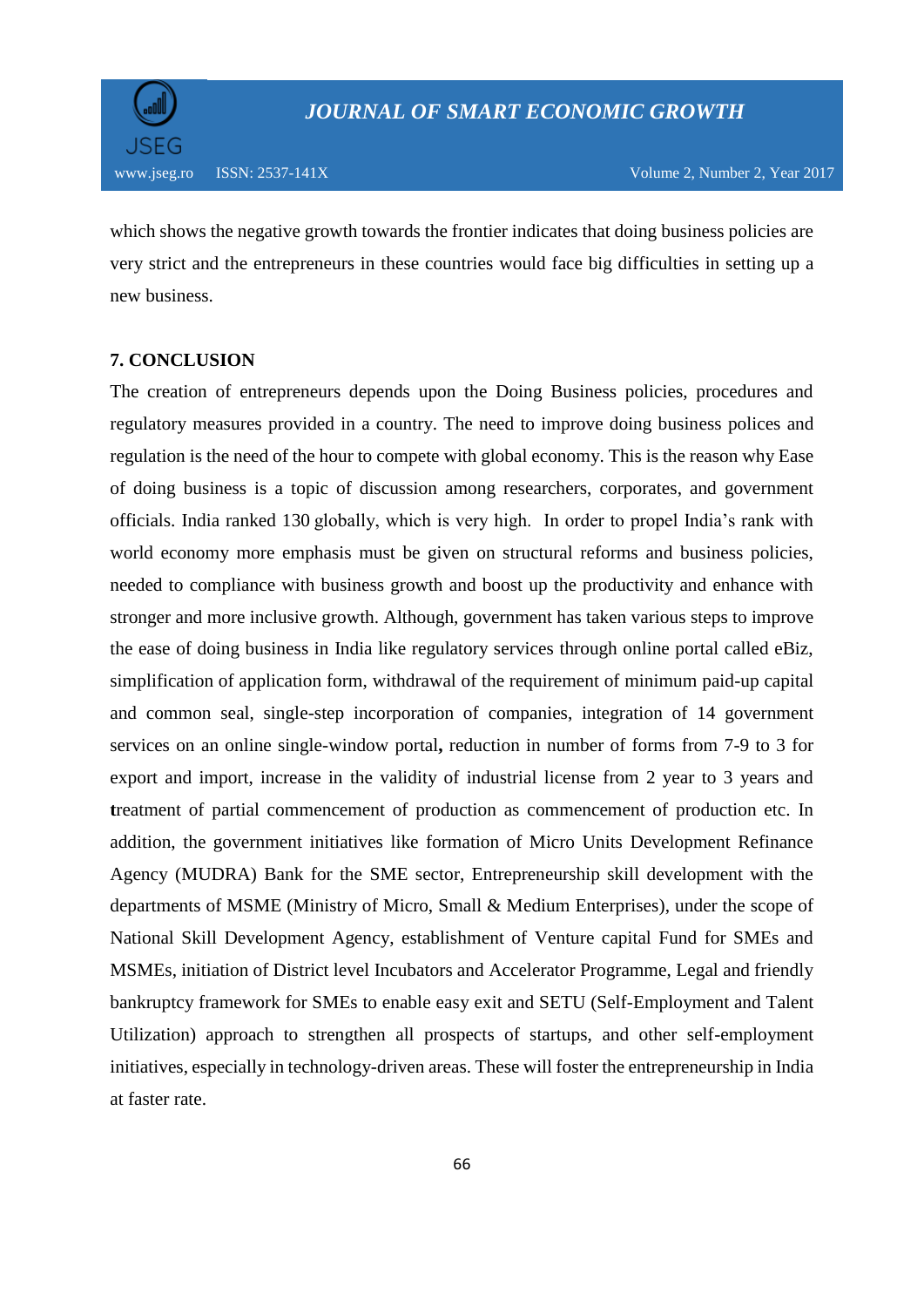

www.jseg.ro ISSN: 2537-141X Volume 2, Number 2, Year 2017

 However, the parameters like starting a Business, Dealing with Construction permit, Trading across Borders, Paying, and Registering property which are above 100 in global rank, cannot be ignored. The government is required to follow the practices of the countries scoring good ranks in order to make India a developed nation. The study suggest the government to design the business survival and growth models and create a business friendly environment which encourage the young generation to build their own business rather than job seeker. The DTF scoring pattern and measures used in it have to be propagated at all levels to enrich high degree of awareness and compliance. This will ensure the ease of doing business in the real sense and enhance the strength of India.

 Although, the EODB indicators can help the new business entrepreneurs in formulating the business models according to the regulation and business environment fetched through, both the indicator as well as the methodology have been criticized by the legal experts and economists (Roham et al.,2009)

#### **7.1 Limitations and scope for further study**

Since, the present study is a conceptual framework and the description of doing business indicators along with the status how ease is doing business in India and in the SAARC countries. The further research can be conducted by determining the impact of doing business indicators on the growth of startups i.e. what impact these factors have in setting up a new business. The increase in the DTF score indicates the improvement and hence a positive relationship can be establish between EODB indicators and growth of startups. Similarly, positive growth rate of startups will create positive relationship with GDP, which can be tested by using multiple regression. Furthermore, an empirical exploration can also made on EODB indicators that can motivate the investors like venture capital funds to invest in the business which can easily meet the legal formalities in the formation of a business.

 In other words, Higher the DTF score, easier the legal formalities; easier the legal formalities, higher the contribution of investors in establishing in new firms and finally increase in the GDP. This relationship can be establish in future research.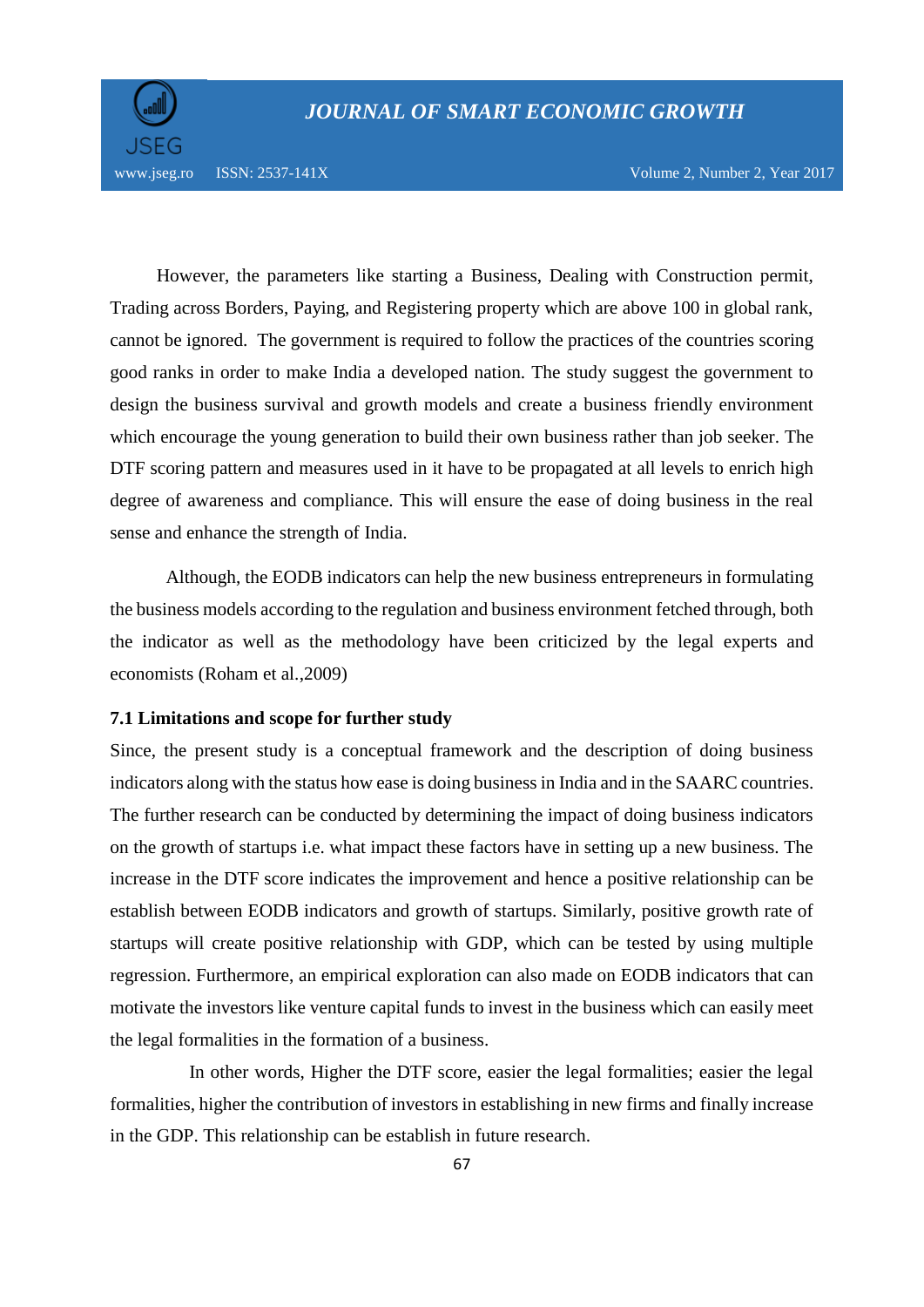

## **CONFLICTS OF INTEREST AND PLAGIARISM:** The authors declare no conflict of

interest and plagiarism.

### **REFERENCES**

- 1. Dakolias, M. (1999). Court performance around the world: a comparative perspective (Vol. 23). *World Bank Publications.*
- 2. Islam, R. (2003). Do more transparent governments govern better?. *Policy Research Working Paper* 3077, World Bank, Washington, DC.
- 3. Dam, K. V. "The judiciary and economic development. John M." *Olin Law & Economics Working Paper* 287 (2006).
- 4. Djankov, S., McLiesh, C., & Ramalho, R. M. (2006). Regulation and growth. *Economics Letters*, 92(3), 395-401.
- 5. Kozolchyk, Boris. "Modernization of Commercial Law: *International Uniformity and Economic Development*." Brook. J. Int'l L. 34 (2008): 709.
- 6. Roham, M., Gabrielyan, A. R., & Archer, N. P. (2009). Fuzzy linguistic modeling of ease of doing business indicators*. International Journal of Uncertainty, Fuzziness and Knowledge-Based Systems*, 17(04), 531-557.
- *7.* Gillanders, R., & Whelan, K. (2010). Open for business? *Institutions, business environment and economic development.*
- *8.* Esposito, G., Lanau, M. S., & Pompe, S. (2014). Judicial system reform in Italy-A key to growth (No. 14-32). *International Monetary Fund.*
- 9. Recent initiatives to boost start-ups and entrepreneurship in India-www.franchise.com
- 10. Doing Business-Equal Opportunity for all- *A world Bank Group Flagship Report*, 2017.
- 11. Economic Performance." *Quarterly Review of Economics and Finance* 34 (suppl. 1):  $101-16.$

### *Acknowledgement- This research is funded by MANF Grant No. Grant No. is F1- 17.1/2011/MANF-MUS-UTT-5544*